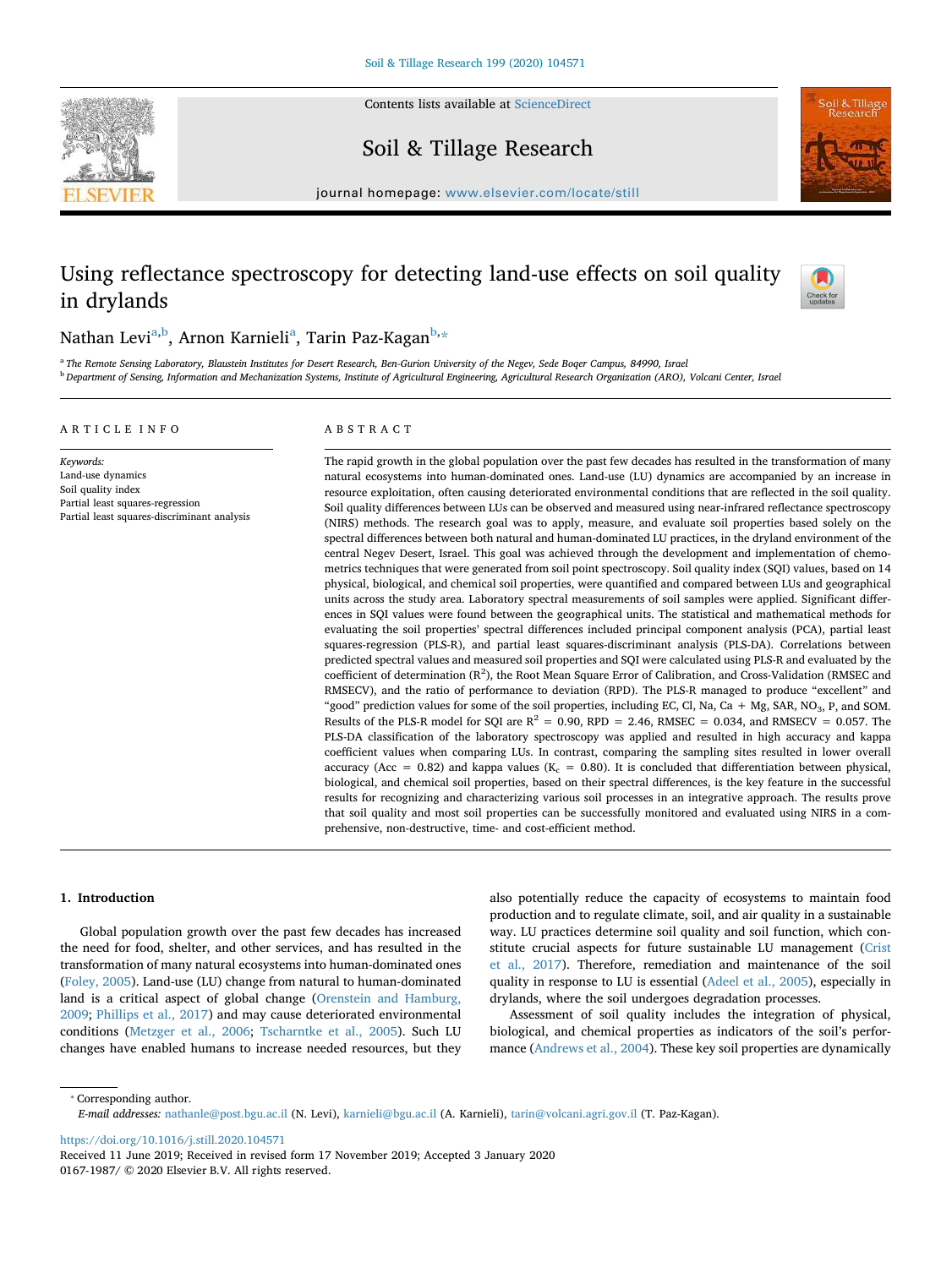<span id="page-1-0"></span>

**Fig. 1.** (A) Location of the study area in the Negev Desert, Israel; (B) the selected study area with the sampling points of the three land-use categories (agriculture, grazing, and natural reserves), whose locations were selected from a prior stratified random methodology. Full names and number of soil samples for all sampling sites are presented in [Table 1](#page-2-0).

variable in space and time. Soil quality assessment can be applied to either human-dominated LUs, such as agriculture, where the primary ecosystem service is yield (agricultural productivity), or to natural ecosystems, where the primary ecosystem service could be the continuation of the environmental conditions and biodiversity conservation ([Bünemann et al., 2018\)](#page-12-4). The variability of soil indicators makes soil quality assessment a challenging task [\(Doran and Parkin, 1994](#page-12-5)). Two main approaches for this task are the Soil Management Assessment Framework (SMAF) [\(Andrews et al., 2004;](#page-12-3) [Viscarra Rossel et al., 2006](#page-13-4); [Wienhold et al., 2009](#page-13-5)) and the Comprehensive Assessment of Soil Health (CASH) [\(Idowu et al., 2009](#page-12-6); [Moebius-Clune et al., 2016](#page-13-6)). Both approaches are based on selecting a Minimum Data Set (MDS), comprising a minimum number of indicators (soil properties) for defining and quantifying soil performance, while avoiding over-complexity of the soil quality assessment model and maintaining its reproducibility, ease of sampling, and low cost [\(Andrews et al., 2004](#page-12-3); [Karlen et al.,](#page-12-7) [1997\)](#page-12-7). According to [Bünemann et al. \(2018\),](#page-12-4) SMAF is a more flexible framework in terms of selecting indicators using standardized protocols. Once the MDS is selected, the indicators are then transformed into a normalized score that represents the soil quality index (SQI) value ([Andrews et al., 2004](#page-12-3), [2002;](#page-12-8) [Karlen et al., 1997\)](#page-12-7). Soil quality assessment using the SQI method has been widely demonstrated in the literature, for both agricultural purposes ([Mandal et al., 2001;](#page-13-7) [Mukherjee](#page-13-8) [and Lal, 2014](#page-13-8); [Triantafyllidis and Kontogeorgos, 2018\)](#page-13-9) and ecological monitoring [\(Blecker et al., 2012](#page-12-9); [Lima et al., 2016](#page-13-10); [Paz-Kagan et al.,](#page-13-11) [2016\)](#page-13-11). In the case of ecological preservation, the SQI is not an absolute independent score, as it sets as an indicator for the degree of change in reference to the uninterrupted natural soil.

SQI requires extensive soil analyses, which remain expensive, as well as time and labor-consuming when using the standard procedures ([Paz-Kagan et al., 2014](#page-13-12)). Therefore, more straightforward, time and cost-efficient, and non-destructive soil quality assessments are required. Near infrared reflectance spectroscopy (NIRS) grants the ability to assess various aspects of soil quality with non-destructive, reproducible, and cost-effective techniques. NIRS is based on hyperspectral data, including the visible (VIS, 400–700 nm), near-infrared (NIR, 700–1100 nm), and shortwave infrared (SWIR, 1100-2500 nm) spectral regions. Studies have shown the advantages of using RS in time-efficiency and the simultaneous analyses of multiple soil properties ([Awiti](#page-12-10) [et al., 2008;](#page-12-10) [Cécillon et al., 2009](#page-12-11); [Romsonthi et al., 2018;](#page-13-13) [Velasquez](#page-13-14) [et al., 2005](#page-13-14); [Veum et al., 2017](#page-13-15)). [Paz-Kagan et al. \(2014\)](#page-13-12) demonstrated the use of 14 soil quality indicators in the variability of soil attributes among three different LU types that changed from managed to unmanaged and vice versa. They developed the spectral soil quality index (SSQI) based on the NIRS of physical, biological, and chemical soil analyses. The SSQI integrates all relevant scored SQI indicators and then classifies them according to their soil spectral differences.

Although soil spectroscopy has been demonstrated successfully in many areas, these studies were mostly related to temperate climate regions that were subjected to anthropogenic effects, mainly agricultural systems, and were limited to a few land-use practices. The application of NIRS has not been previously applied in such hyper-arid environment. This is possibly due to the relatively small-scale human activity and LU changes that generally occur in such scarcely populated regions with extreme climatic conditions. Hence, the main goal of the current research is to assess the effect of LU alteration, with different management practices, on soil quality in a dryland area. The novelty of this research lies in applying the combined SQI and NIRS methods in a water-scarce and nutrient-poor arid area. This objective was accomplished by integrating physical, biological, and chemical analyses, as well as NIRS laboratory-derived data, followed by the SQI method, in the Avdat region, Israel. The research questions include: (1) How do the different management practices (LU) impact soil indicators in an arid area? (2) Which indicators are more sensitive to different management practices?, and (3) Can soil properties and SQI be predicted based on NIRS in arid soils?

## **2. Material and methods**

## *2.1. Study area*

In this study, the Avdat region, a scarcely populated dryland region in the Negev Desert of Israel, was selected. The area, which extends over 24 km<sup>2</sup>, was chosen since it includes two main human activities, crop cultivation (mainly vines and olives) and the grazing of goats and sheep, that are adjacent to natural park reserves with unique ecological values [\(Ohana-Levi et al., 2018](#page-13-16)). The study area [\(Fig. 1](#page-1-0)) contains three LU categories, including two types of settlements: agricultural farms (single-family), agro-pastoral grazing land (Bedouin villages), and natural park reserves. The area is defined as arid by the aridity index ([UNEP, 1992](#page-13-17)), which is calculated by the ratio between the annual rainfall (80–100 mm) and the annual potential evaporation (about 1700 mm), in which the precipitation gradient decreases and the evaporation rate increases the further southward from the Mediterranean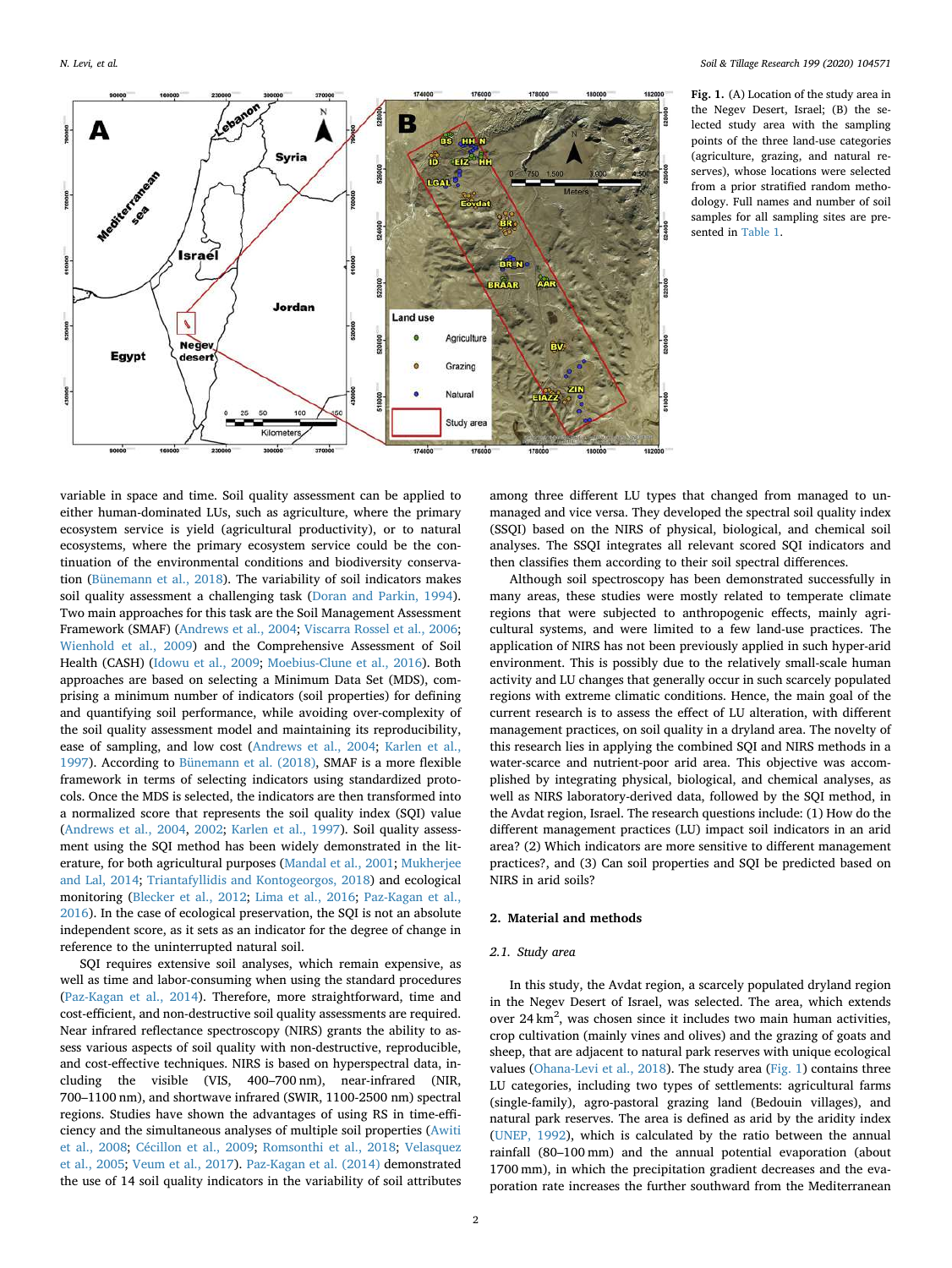<span id="page-2-1"></span>

**Fig. 2.** Stratified random survey components of Avdat region: (A) elevation, (B) lithology, (C) land use-land cover (LULC) classification, and the study area's geographical units: north, center, and south.

<span id="page-2-0"></span>Distribution of 121 soil samples among 14 sites across the Avdat region. Each site includes several samples, land-use type (agriculture, grazing, or natural), topographic landscape position and mean elevation, and soil class based on mean fractional soil texture.

| Sampling site                         | Number of samples | Land use type | Landscape position and elevation (m) | Soil class and mean fractional Sand, Silt, and Clay (%) |
|---------------------------------------|-------------------|---------------|--------------------------------------|---------------------------------------------------------|
| Even Ari farm (AAR)                   | 6                 | Agriculture   | Toeslope (547)                       | Loam (40.13, 46.2, 13.67)                               |
| Borot Ramaliah (BR)                   | 16                | Grazing       | Toeslope (528)                       | Sandy Loam (63.1, 23.1, 13.8)                           |
| Borot Ramaliah-Even Ari (BRAAR)       | 6                 | Agriculture   | Toeslope (527)                       | Loam (51.83, 31.47, 16.7)                               |
| Borot Ramaliah natural (BR N)         | 9                 | Natural       | Valley, Channel (523)                | Sandy Loam (62.7, 23.17, 14.13)                         |
| Beit Hashanti (BS)                    | 13                | Agriculture   | Toeslope, Valley (510)               | Sandy Loam (53.17, 27.67, 19.16)                        |
| Bedouin village by Even-Ari (BV)      | 5                 | Grazing       | Toeslope, Valley (559)               | Sandy Loam (61.4, 23.6, 15)                             |
| El Azazme-Hava stream (EIAZZ)         | 9                 | Grazing       | Footslope, Toeslope (572)            | Sandy Loam (66.4, 17.86, 15.74)                         |
| Eyal Israeli farm (EIZ)               | 8                 | Agriculture   | Footslope (549)                      | Sandy Loam (58.43, 27.82, 13.75)                        |
| Ein Avdat (Eovdat)                    |                   | Grazing       | Footslope, Toeslope (541)            | Sandy Loam (56.87, 25.52, 17.61)                        |
| Havarim stream (HH)                   |                   | Agriculture   | Toeslope (553)                       | Sandy Loam (61.3, 24.7, 14)                             |
| Havarim stream natural (HH N)         | 10                | Natural       | Backslope, Footslope (524)           | Sandy Loam (60, 30.2, 9.8)                              |
| Bedouin village by Beit Hashanti (ID) | 8                 | Grazing       | Toeslope (525)                       | Sandy Loam (62.15, 23.52, 14.33)                        |
| Lifa gal viewpoint (LGAL)             | 8                 | Natural       | Summit (597)                         | Sandy Loam (58.49, 24.7, 16.81)                         |
| Zin stream (ZIN)                      | 10                | Natural       | Toeslope, Channel (592)              | Sandy Loam (59.22, 25.37, 15.41)                        |

Sea [\(Ziv et al., 2014](#page-13-18)). The average daily temperature ranges from 5 °C in the winter to 32 °C in the summer ([Olsvig-Whittaker et al., 2012](#page-13-19)). Lithology is dominantly characterized by limestone mixed with dolomite, chalk, and marl. The soil type in the area is homogeneous, consisting mostly of loess soil ([Ohana-Levi et al., 2018](#page-13-16)). Soil development occurs mostly in the upper parts of the watershed, where shallow patches of soil cover exist among steep barren limestone rocks, and in the lower parts, which consist of colluvium embedded with unconsolidated rocks. The soil columns range from 80 cm in the upstream part to several meters in the lower parts [\(Olsvig-Whittaker, 1983](#page-13-20); [Yair and](#page-13-21) [Danin, 1980\)](#page-13-21).

## *2.2. Soil sampling*

The sampling area included 14 different sites within the three LUs. Selecting the precise soil sample locations was done by conducting a prior stratified random methodology (SRM, [Fig. 2](#page-2-1)) that was based on three different inputs: (1) elevation based on a digital elevation model; (2) soil type based on a pedology map, with the spatial distribution of soil texture from the official Survey of Israel data; and (3) LU categories based on the classification of a Landsat 8 image acquired on 13 August 2016, with an overall accuracy of 99.8% ([Ohana-Levi et al., 2018\)](#page-13-16). The SRM allows the selection of random soil samples based on the variation of the different data sources ([Kothari, 2004\)](#page-12-12).

#### *2.3. Geographic units and laboratory analysis*

Since the study area stretches over a broad and elongated crosssection of approximately 11 km in length ([Fig. 1\)](#page-1-0), with different elevations and climatic attributes, soil indicator values may present some significant differences within the study area that are more related to the environmental gradient than to LU management practices. For example, elevation gradually increases southwards ([Fig. 2](#page-2-1)A), whereas the northern and central parts share a relatively flatter surface around the Zin's downstream basin. Lithology differs as well ([Fig. 2B](#page-2-1)), in which smoother loess soils reside around the stream path. Evapotranspiration, combining precipitation and temperature as environmental factors, shows significant differences between all three parts, in which the mean annual rates are 1671, 1694, and 1717 mm for the northern, center, and southern sections, respectively. Therefore, the statistical analysis was divided into three geographical units to minimize the environmental effect and to evaluate the management practices' effects on soil quality.

Soil samples from the different management practices were collected and transferred to the laboratory for physical, biological, and chemical soil analysis and laboratory spectroscopy. A total number of 121 soil samples were collected in April 2017 from 14 different sites scattered across the landscape. These are presented in [Table 1](#page-2-0) with their respective LU, landscape position, elevation, soil class, and texture. The soil samples were collected from the upper topsoil at a depth of 0–15 cm, mostly from lower topographical locations around low-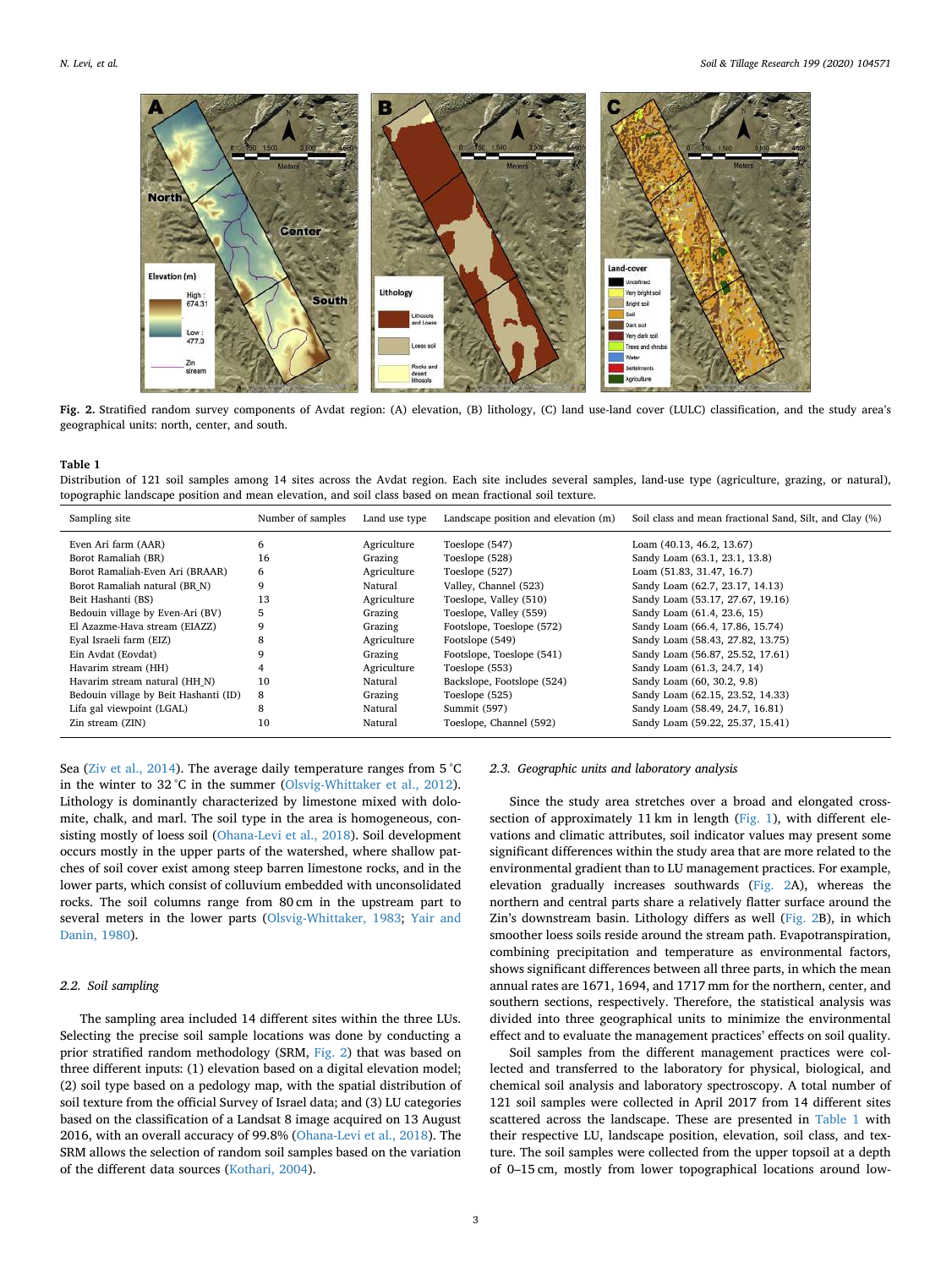<span id="page-3-1"></span>

**Fig. 3.** Examples of scoring curves of the respective transformation functions: (A) more is better, (B) less is better, and (C) optimum.

slopes and stream basins, where the soil column is more developed. Each soil sample was assigned an accurate location using a portable GPS device. The soil samples were packed into paper bags, then transferred and stored unopened at room temperature until analysis and laboratory survey.

The analytic methods included 14 analyses based on the SMAF protocol [\(Wienhold et al., 2009](#page-13-5)): physical: soil texture (fractional clay, silt, and sand) for assessing the soil structure and fragmentation, and the available water content (AWC), related to the plant available water storage capacity; biological: soil organic matter (SOM), related to energy and nutrient storage and carbon sequestration, and extractable nitrate  $(NO<sub>3</sub><sup>-</sup>)$  in the soil, related to nitrogen-containing life building blocks and nitrogen release; and chemical: pH, electrical conductivity (EC), extractable chlorine (Cl), extractable sodium (Na), extractable calcium and magnesium ( $Ca + Mg$ ), and the sodium adsorption ratio (SAR), which act as indicators for soil salinization condition, and extractable phosphorus (P) and extractable potassium (K), which are essential nutrients, available in the soil, for plant growth and health.

The measurement of AWC was conducted by oven-drying the soil samples at 105 °C to a constant weight, followed by measuring the weight differences [\(Scrimgeour, 2008](#page-13-22)). Soil organic matter (SOM) was measured by the organic carbon-furnace method after oven-drying soil samples at 105 °C for 3 h (to remove any  $CaCO<sub>3</sub>$ ) and weighing the soil samples, followed by burning the dry soil in a furnace for 2 h at 500 °C and re-weighing the soil samples ([Casida et al., 1964](#page-12-13)). Soil nitrogen (N) was measured as extractable nitrate  $(NO<sub>3</sub><sup>-</sup>)$  by potassium chloride extractions ([Norman and Stucki, 1981](#page-13-23)). Soil nutrient values ( $NO<sub>3</sub><sup>-</sup>$ , P, K, Na, Ca, Mg) were extracted by shaking an ammonium acetate plus acetic acid solution with pH 4.8, which was then filtered through paper, and analyzed using an inductively coupled plasma emission spectrometer (ICP) (Weil and Brady, 1999). The samples' pH values were measured by composing a 2:1 part water-soil suspension and determined using the pH electrode probe of a Lignin pH robot. Finally, the soil EC was examined on a well-stirred 1:1 soil-water suspension (20 ml each), using an EC meter.

## *2.4. Spectral measurement and processing*

The spectral measurements of all 121 soil samples were performed in laboratory conditions. The soil samples were sieved through a 2-mm sieve to remove aggregation and stones and were spectrally measured using the portable Analytical Spectral Devices (ASD) Field Spec® Pro spectrometer. The ASD spectral range is 350–2500 nm with a 25° field of view. The spectrometer was recalibrated using a standard white reference panel (Spectralon Labsphere Inc., North Sutton, NH, USA). Samples were scanned under illumination from four directions, while the spectrometer sensor was set above the sample at the height of 18.5 cm. The idea behind this step is to diminish the effects of microtopography shadowing (bidirectional illumination effects). The mean value of every four readings was used as the representative sample signature that was then averaged to one spectral reading. The spectral resolution of the obtained data was 1 nm for the entire spectral range.

#### *2.5. Development of soil quality index (SQI)*

Soil quality indices combine all relevant indicators for soil condition interpretation within a proportional score. Transforming the indicators is necessary in order to standardize each indicator on a comparable scale. All indicators from the laboratory analysis were transformed and standardized into unitless scores (Si), ranging from 0 to 1, which were then given a proportional weight and summed. These scores represented each of the indicator's explanatory contributions to the soil conditions according to management practices and LU, where natural ecosystem measurements were set as a reference for the other two LUs. AWC, SOM, and  $NO_3^-$  are essential soil quality indicators. Therefore, the maximum presence of all indicates higher soil quality.

On the other hand, high abundances of EC, Cl, Na, and Ca  $+$  Mg soil properties may indicate a condition in which the soil is under salinization process, which means lower soil quality and functionality. Therefore, the aim is to observe lower soil salinity values. The remaining soil indicator values (pH, SAR, P, and K) are likely to vary between each LU treatment, where either very high values (e.g., excessive fertilizing) or low ones may harm the soil's quality. Hence, an equal amount needs to be obtained. The sampling sites were grouped according to their geographical locations (i.e., northern, central, and southern), and their overall SQI values and physical, biological, and chemical components were calculated separately.

Eqs. [1–3](#page-3-0) and [Fig. 3](#page-3-1) show the scoring functions, including their respective typical curves, according to the above adjustments and transformations, and based on previous literature [\(Moebius-Clune et al.,](#page-13-6) [2016;](#page-13-6) [Paz-Kagan et al., 2014](#page-13-12); [Seybold et al., 1997](#page-13-24); [Wienhold et al.,](#page-13-5) [2009\)](#page-13-5). Three functions can be defined: (1) the "more is better" scoring curve with positively graduating slopes that characterize AWC, SOM, and  $NO<sub>3</sub><sup>-</sup>$ ; (2) the "less is better" curve for negatively depressing slopes, which represents EC, Cl, Na, and Ca + Mg; and (3) the "optimum" curve that centers around a mean value, which characterizes pH, SAR, P, and K. The transformations of the original values were calculated using the following functions ([Masto et al., 2007](#page-13-25)):

<span id="page-3-0"></span>
$$
Si_{more} = \frac{1}{1 + b^{-b(x-a)}}
$$
\n<sup>(1)</sup>

$$
Si_{less} = \frac{1}{1 + e^{b(x-a)}}\tag{2}
$$

$$
Si_{optimum} = 1 \times \frac{-(x-a)^2}{b} \tag{3}
$$

where x is the soil property value, a is the value's least square deviation from the mean, and b is the slope of mean according to its standard deviation (2d<sup>2</sup>). Soil indicator performances with scores from 1.0-0.8 are considered to be very high scores, 0.8–0.6 are high, 0.6–0.4 are medium, 0.4–0.2 are low, and 0.2–0.0 are very low scores.

Once the original values were rescaled by their respective functions, a principal component analysis (PCA) was performed for further interpretation. The PCA is a statistical method that aims to reduce the number of dimensions within a dataset ([Jolliffe and Cadima, 2016](#page-12-14)). It transforms correlated variables into a smaller number of significantly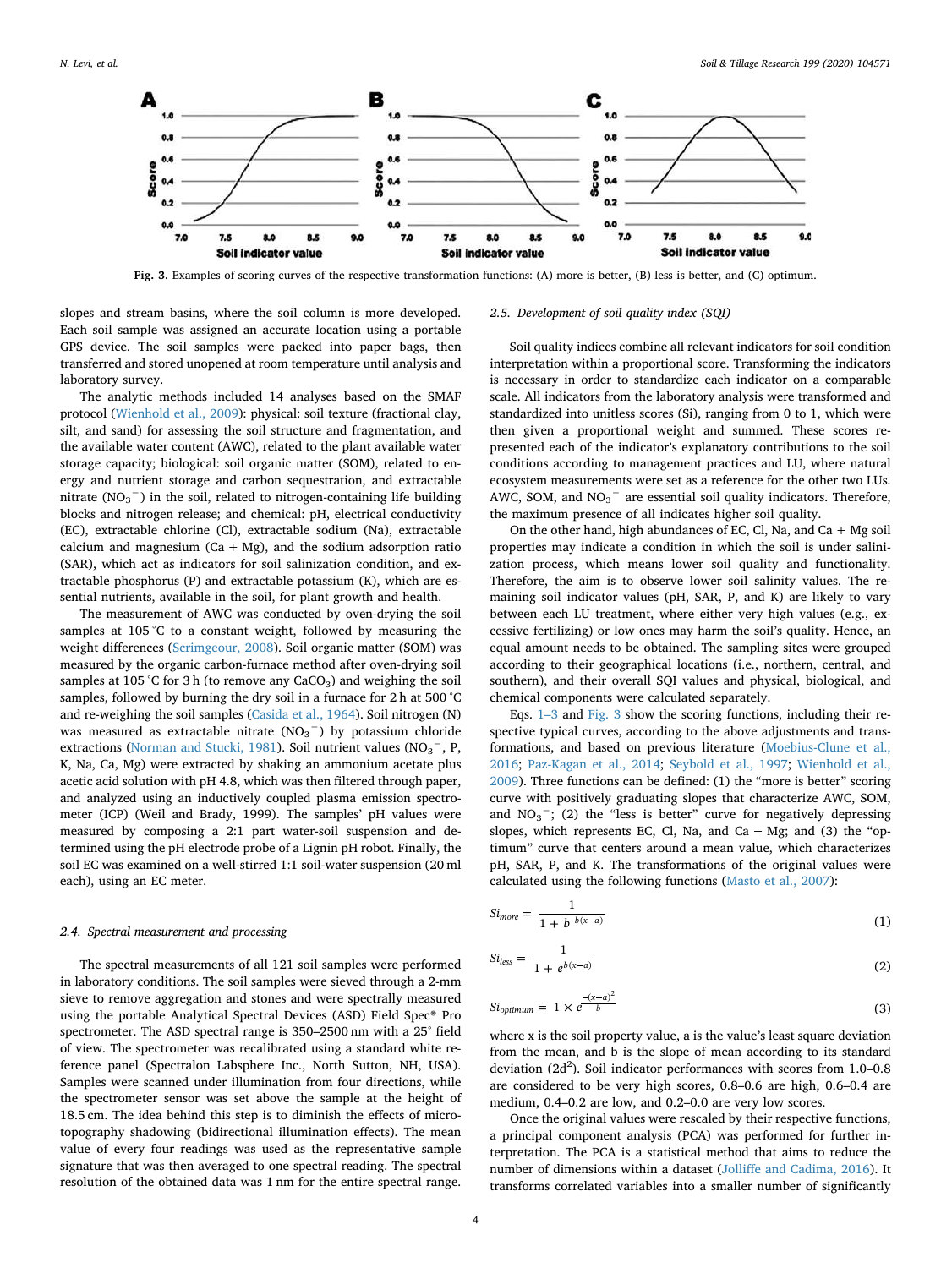different uncorrelated dimensions (variables) called principal components (PC), where the chosen number of PCs account for most of the variability of the data ([Hotelling, 1933](#page-12-15)). The low co-variability among PCs helps to separate the data into statistically distinct groups. For this reason, the correlations between variables were calculated. Soil variables that were highly correlated were removed from the data to prevent redundancy in the model ([Jolliffe and Cadima, 2016\)](#page-12-14). PCs with a higher proportion of variance than 5% were examined. The scored soil properties were calculated into an additive value of the essential weighted indicators for each LU, which is the ultimate soil quality index (SQI) Eq. [\(4\)](#page-4-0):

<span id="page-4-0"></span>
$$
SQL = \sum_{i=1}^{n} PWi \times Si' \tag{4}
$$

where *PWi* is the PCA weighing factor and *Si'* is one of the scoring functions, depending on the soil property. This final index value is considered as a total rank of the soil quality, with regard to the examined management practices and LU under study.

#### *2.6. Correlation and classification of soil and spectroscopy analysis*

The correlation between the laboratory soil measurements and their spectral data was performed using a partial least squares-regression (PLS-R) cross-validation procedure. PLS-R is a predictive technique for quantitative spectral analysis [\(Paz-Kagan et al., 2014;](#page-13-12) [Viscarra Rossel et al.,](#page-13-4) [2006](#page-13-4)). Its main advantage derives from its ability to use multiple predictor variables to create predictive models with high collinearity. PLS-R uses covariance between the spectra (predictor: X) and the soil laboratory analysis, as well as the SQI (response variables: Y). The focus was placed on the abovementioned soil indicators and their correlations with their spectral data. Each soil indicator correlates differently with its spectral reading, and each has more significant wavelengths with which it corresponds. This is due to the fact that characteristic wavelengths differ between each soil indicator and management practice according to the relationship their physical and chemical structures maintain with the electromagnetic radiation, which can be measured in a comparative spectral analysis [\(Ben-Dor et al., 2009;](#page-12-16) [Cécillon et al., 2009](#page-12-11)).

Pre-processing transformations (PPTs) were applied and tested on the spectral signatures in an attempt to improve their prediction ability through the regression process. Such PPTs include mean and maximum normalization and baseline offset effects corrections ([Tekin et al.,](#page-13-26) [2014\)](#page-13-26), first and second derivatives of the reflectance values ([Fystro,](#page-12-17) [2002;](#page-12-17) [Shepherd and Walsh, 2002\)](#page-13-27), the second-order polynomial Savitzky–Golay smoothing algorithm with 11 smoothing points ([Savitzky](#page-13-28) [and Golay, 1964\)](#page-13-28), and generalized least squares weighting (GLSW) ([Martens et al., 2003](#page-13-29)). The best predictive fitted values were found with the combination of two PPTs: (1) autoscale and (2) GLSW with a single adjustable parameter,  $α$ , which was set to 0.02 ([Paz-Kagan et al., 2015](#page-13-30); [Rozenstein et al., 2015\)](#page-13-31) (See Appendix A). To measure the relative importance of each wavelength, variable importance in projection (VIP) scores were derived from the PLS-R to determine the significant effect of each wavelength defined by each soil indicator. Evaluations of the prediction rate for the regressions between the predicted and observed soil indicators were made by calculating the Root Mean Square Error of Calibration and Cross Validation (RMSEC and RMSECV) and the coefficient of determination  $(R^2)$  values. Therefore, the data needed to be divided into a calibration dataset (75% of the data) and a randomly chosen validation dataset (25% of the data), which was used as the model prediction accuracy. In addition, to standardize the prediction correlations comparably, the ratio of performance to deviation (RPD) was calculated as RPD = SD/RMSECV. [Chang et al. \(2001\)](#page-12-18) proposed the RPD's graduated ranking of the prediction models, in which models with RPD  $\geq 2.5$  and R<sup>2</sup>  $\geq$  0.80 are considered "excellent," 2  $\leq$  RPD  $\leq$ 2.5 and R<sup>2</sup>  $\geq$  0.70 are considered "good," 1.5  $\leq$  RPD  $\leq$  2 and R<sup>2</sup>  $\geq$ 0.60 are considered "moderate," and RPD  $\leq$  1.5 and R<sup>2</sup> < 0.60 are considered "poor". However, [Mcbratney and Minasny \(2013\)](#page-13-32) have

warned about the use of both measures as the only indices of the prediction model, since they share a strong relationship and ultimately present the same concept. Thus, RPD and  $R^2$  cannot be used as assessment tools for goodness of fit on their own. Instead, both measures should be presented and compared along with the RMSEC and RMSECV of the prediction models to compare the models' prediction intervals.

Assessment and quantification of the differences in the spectral variation in soil quality between LUs were conducted using partial least-squares discriminant analysis (PLS-DA). The PLS-DA categorizes the continuous predictor variable (X: soil indicators) into separate classes according to their variance between each group of samples. The outcome of the PLS-DA is a scatterplot in which each sample is classified into one of the predetermined classes (LU or sampling site), in addition to a statistical evaluation of significant differences between classes.

## *2.7. Statistical analysis of soil properties and SQI*

We applied a one-way analysis of variance (ANOVA) for each soil indicator and SQI under each particular LU. The distinction between each pair of LUs made by their separation of means was examined using a Tukey Honest Significance Difference (HSD) post hoc test, for which p  $\leq$  0.05 indicates a significant difference. In cases where ANOVA assumptions of the variables were not met for the original data, a logarithmic transformation was applied, followed by a reexamination of the assumptions. If the indicators' assumptions were still violated, a nonparametric Kruskal-Wallis test was conducted, following by a pairwise Wilcoxon rank-sum test to examine significant differences between pairs of LUs for each soil property. Statistical calculations and analyses were performed using the R-Studio version 1.0.143 software (RStudio Inc., Boston, MA, USA).

## **3. Results**

## *3.1. Soil property analysis*

The laboratory analysis of the soil is shown in [Table 2](#page-5-0), presenting the mean values of the soil properties and their standard deviations (SDs), according to their LU and geographical unit. To remove the minimum number of outliers from the dataset, by excluding only the extreme values, we applied the median absolute deviation (MAD) approach that excludes observations higher or lower than three SDs around the variable's median value [\(Leys et al., 2013\)](#page-12-19). Using the MAD method on the data resulted in the removal of very few outliers, not exceeding 5% removal for any of the soil properties; for some soil properties, no outliers were removed. [Fig. 4](#page-6-0) shows the comparative analysis of soil properties for the whole study area, without the geographical subdivision. In this case, only small significant differences were noticed between LUs. The soil texture analysis resulted in the classification of almost all the sampling sites as the sandy-loam soil type ([Table1](#page-2-0)), according to the USDA soil texture triangle [\(Groenendyk et al., 2015\)](#page-12-20), with a few soil samples classified as loam. Similar results were found when comparing LUs across geographical units [\(Table 2](#page-5-0)). One-way ANOVA tests for the original values showed that AWC and pH had no assumptions violated, and both showed no significant differences between LUs. Following this, the transformed data resulted in SAR and SOM properties having no assumptions violated and presenting some significant differences between LUs, according to the Tukey HDS test, in which for both indicators, the natural ecosystem LU showed lower values than the other two LUs with significant differences. For most soil properties, the agro-ecosystems and grazing LUs showed significantly higher values than those of the natural ecosystem, notably EC, Cl, Na, and Ca  $+$  Mg, which may indicate soil salinity levels.

Furthermore, the natural ecosystem showed significantly lower soil nutrient values ( $NO<sub>3</sub>$ , P, and K) than the grazing and agro-ecosystem LUs, which implies the presence of higher biotic activity (due to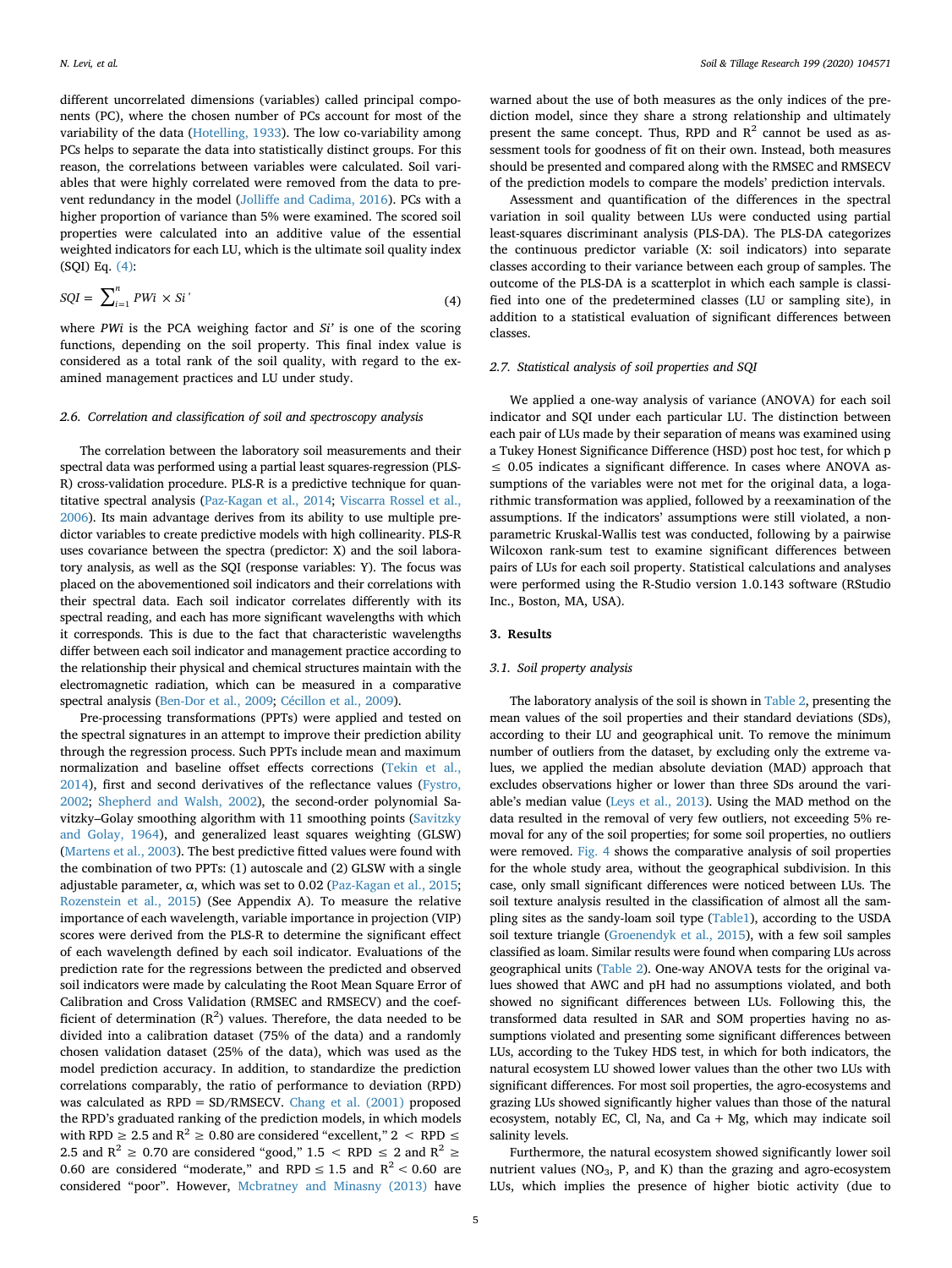<span id="page-5-0"></span>The mean values of each soil property along with its respective land-use and geographical unit: (A) agro-ecosystems; (B) grazing; and (C) natural ecosystems, each presented with its standard deviation and significant differences between treatments, represented with small letters (a, b, c).

| Soil Properties  | Location | Natural ecosystems              | Grazing                         | Agro-ecosystems                  |
|------------------|----------|---------------------------------|---------------------------------|----------------------------------|
| AWC (%)          | North    | $37.07 \pm 3.27^{\circ}$        | 39.6 $\pm$ 6.55 <sup>a</sup>    | $35.04 \pm 4.06^a$               |
|                  | Center   | $34.24 \pm 5.53^b$              | $35.96 \pm 5.48^b$              | $40.83 \pm 4.58^{\circ}$         |
|                  | South    | $33.71 \pm 5.43^a$              | 38.95 $\pm$ 7.72 <sup>a</sup>   |                                  |
| pН               | North    | $8.08 \pm 0.26^a$               | $8.1 \pm 0.40^a$                | 7.99 $\pm$ 0.39 <sup>a</sup>     |
|                  | Center   | $8.01 \pm 0.24^b$               | 7.96 $\pm$ 0.41 <sup>b</sup>    | $8.3 \pm 0.13^a$                 |
|                  | South    | $8.55 \pm 0.28^a$               | $8.05 \pm 0.27^{\rm b}$         |                                  |
| $EC$ (dS/m)      | North    | $5.82 \pm 7.33^b$               | $13.58 \pm 24.31^a$             | $25.85 \pm 29.64^a$              |
|                  | Center   | $3.21 \pm 3.26^b$               | $16.8 \pm 1954^{\circ}$         | $0.75 \pm 0.15^c$                |
|                  | South    | $9.22 \pm 18.81^b$              | $18.54 \pm 22.1^a$              |                                  |
| Cl (mg/l)        | North    | $45.83 \pm 81.66^b$             | $147.89 \pm 309.15^{\text{a}}$  | 296.75 $\pm$ 358.69 <sup>a</sup> |
|                  | Center   | $23.65 \pm 27.21^b$             | $171.05 \pm 228.55^a$           | $1.45 \pm 0.71$ <sup>c</sup>     |
|                  | South    | $88.78 \pm 201.25^b$            | $190 \pm 275.17^a$              |                                  |
| Na $(mg/l)$      | North    | $29.86 \pm 44.46^b$             | 79.66 $\pm$ 162.33 <sup>a</sup> | $103.32 \pm 150.45^{\circ}$      |
|                  | Center   | $21.2 \pm 26.04^b$              | $103.78 \pm 145.91^a$           | $1.21 \pm 0.78^c$                |
|                  | South    | 79.74 $\pm$ 177.49 <sup>a</sup> | $104.11 \pm 150.63^{\circ}$     | $\overline{\phantom{0}}$         |
| $Ca + Mg$ (mg/l) | North    | $34.8 \pm 44.21^b$              | $56.02 \pm 81.62^b$             | $139.75 \pm 162.02^a$            |
|                  | Center   | 9.46 $\pm$ 8.05 <sup>b</sup>    | 84.3 $\pm$ 99.9 <sup>a</sup>    | 5.45 $\pm$ 1.7 <sup>b</sup>      |
|                  | South    | $28.22 \pm 51.86^b$             | $67.37 \pm 74.96^a$             |                                  |
| SAR              | North    | $3.37 \pm 2.18^b$               | $13.46 \pm 12.71^a$             | 4.9 $\pm$ 4.01 <sup>b</sup>      |
|                  | Center   | $2.86 \pm 1.45^b$               | $6.48 \pm 5.73^{\circ}$         | $8.33 \pm 3.1^a$                 |
|                  | South    | $6.52 \pm 10.28^b$              | $22.06 \pm 18.64^a$             |                                  |
| $NO3$ (mg/kg)    | North    | 34.58 $\pm$ 41.21 <sup>b</sup>  | $93.51 \pm 111.76^a$            | $143.37 \pm 154.91^a$            |
|                  | Center   | $26.92 \pm 30.64^b$             | $94.62 \pm 109.98^{\text{a}}$   | $14.82 \pm 7.63^c$               |
|                  | South    | $100.07 \pm 220.28^{\rm b}$     | $219.34 \pm 193.783^a$          |                                  |
| P(mg/kg)         | North    | $9.53 \pm 3.14^b$               | $56.52 \pm 52.91^a$             | $13.62 \pm 10.19^b$              |
|                  | Center   | $13.55 \pm 8.62^b$              | $31.68 \pm 48.5^a$              | $17.87 \pm 3.91^{\rm b}$         |
|                  | South    | $13.57 \pm 5.37^{\rm b}$        | $66.86 \pm 51.62^a$             | $\overline{\phantom{0}}$         |
| $K$ (ml/kg)      | North    | $0.5~\pm~0.33^c$                | $6.41 \pm 11.34^a$              | $2.1 \pm 4.03^b$                 |
|                  | Center   | $0.42 \pm 0.15^b$               | $3.1 \pm 5.17^a$                | $0.48 \pm 0.25^b$                |
|                  | South    | $0.99 \pm 1.41^b$               | $15.11 \pm 17.71^a$             |                                  |
| SOM (%)          | North    | $1.61 \pm 0.8^b$                | $3.18 \pm 1.48^a$               | $3.17 \pm 1.35^a$                |
|                  | Center   | $1.94 \pm 0.3^{\rm b}$          | $2.59 \pm 0.7^{\rm a}$          | $2.44 \pm 0.47^{\text{a}}$       |
|                  | South    | $1.35 \pm 0.51^{\rm b}$         | $2.62 \pm 1.61^a$               |                                  |
| Sand (%)         | North    | 59.32 $\pm$ 11.7 <sup>a</sup>   | 59.35 $\pm$ 7.31 <sup>a</sup>   | $56.15 \pm 9.06^a$               |
|                  | Center   | 62.7 $\pm$ 6.01 <sup>a</sup>    | 63.1 $\pm$ 8.19 <sup>a</sup>    | $45.98 \pm 11.31^b$              |
|                  | South    | $59.22 \pm 16.46^a$             | 64.61 $\pm$ 7.03 <sup>a</sup>   |                                  |
| Silt $(\%)$      | North    | $27.75 \pm 10.51^a$             | $24.58 \pm 6.44^a$              | $27.24 \pm 8.74^a$               |
|                  | Center   | $22.86 \pm 3.73^b$              | $23.1 \pm 10.08^b$              | $38.83 \pm 11.52^a$              |
|                  | South    | $25.37 \pm 14.89^a$             | $19.9 \pm 5.45^{\circ}$         |                                  |
| Clay $(%)$       | North    | $12.91 \pm 6.4^a$               | $16.06 \pm 3.8^{\circ}$         | $16.6 \pm 6.22^a$                |
|                  | Center   | $14.43 \pm 5.3^{\circ}$         | $13.8 \pm 4.66^{\circ}$         | $15.18 \pm 3.72^a$               |
|                  | South    | $15.41 \pm 6.4^{\circ}$         | $15.47 \pm 3.41^{\circ}$        | ÷                                |

Note: AWC: available water content; EC: electric conductivity; Cl: chlorine; Na: sodium; Ca + Mg: calcium and magnesium; SAR: sodium adsorption ratio; NO3: nitrate; P: phosphorus; K: potassium SOM: soil organic matter; significant differences between land uses are marked with small letters, in which values in each column with the same letter do not differ significantly when  $p < \alpha$  (0.05), using ANOVA and Kruskal-Wallis analyses followed by Tukey and Wilcoxon tests. A: high values; b: medium values; c: low values.

cropping and herding) in the soil of the latter two LUs. Nevertheless, the geographical subdivision emphasizes variations even better, where significant differences were shown between LUs for almost all soil indicators [\(Table 2](#page-5-0)). A significant difference was noticed between the agro-ecosystem sites (located only in the northern and central areas), for which much higher values were measured in the northern fields than in the central ones for both salinity (EC, Cl, Na, Ca  $+$  Mg, and SAR) and soil nutrient ( $NO<sub>3</sub>$ , P, and K) indicators. The same soil properties, as well as the SOM, showed significantly higher values for the grazing and agro-ecosystem LUs than the natural ecosystem one. Moreover, significantly higher AWC was found in the central agricultural LU than in the other LUs.

Pearson correlation coefficients (r) for the given soil indicators were calculated and are presented in [Table 3.](#page-7-0) To understand the relations and to consider the more powerful correlations between properties, significant correlations ( $r \geq 0.5$ ) are marked in bold, and strong correlations ( $r > \pm 0.8$ ) are marked in bold and with an asterisk (\*). Multivariate correlations were also generated to avoid redundancy of properties. Very strong correlations were found between EC and Cl, Na, and Ca + Mg ( $r = 0.99$ ,  $r = 0.95$  and  $r = 0.93$ ;  $p < 0.01$ , respectively), between Cl, Na, and Ca + Mg ( $r = 0.94$  and 0.93;  $p < 0.01$ , respectively), between Na and Ca + Mg ( $r = 0.86$ ;  $p < 0.01$ ), and between sand and silt ( $r = -0.88$ ;  $p < 0.01$ ).

#### *3.2. Soil quality index (SQI)*

The SQI for each soil sample and their respective physical, biological, and chemical components was developed using the scores of the transformed soil properties' values. The soil texture variables (fractional sand, silt, and clay) and Cl, Na, and Ca  $+$  Mg (which are essential indicators for soil salinity) were excluded from the SQI and PCA calculations due to high collinearity and possible model redundancy ([Jolliffe and Cadima, 2016\)](#page-12-14). The PCA results showed that only three PCs had eigenvalues greater than 1 that explained 72.70% of the total cumulative variance of the original data ([Table 4](#page-7-1)). PC1 accounts for 35.83% of the total variance and includes the pH, EC, and  $NO<sub>3</sub>$  soil properties. For PC2, the contributory variance was 22.29%, and includes the AWC and P indicators. The third PC3, with a response to 14.58% of the variation, contains SAR, K, and SOM soil indicators within 10% of the highest loading values.

The SQI scores and their physical, biological, and chemical components for all three LUs are shown in [Fig. 5.](#page-8-0) The mean overall SQI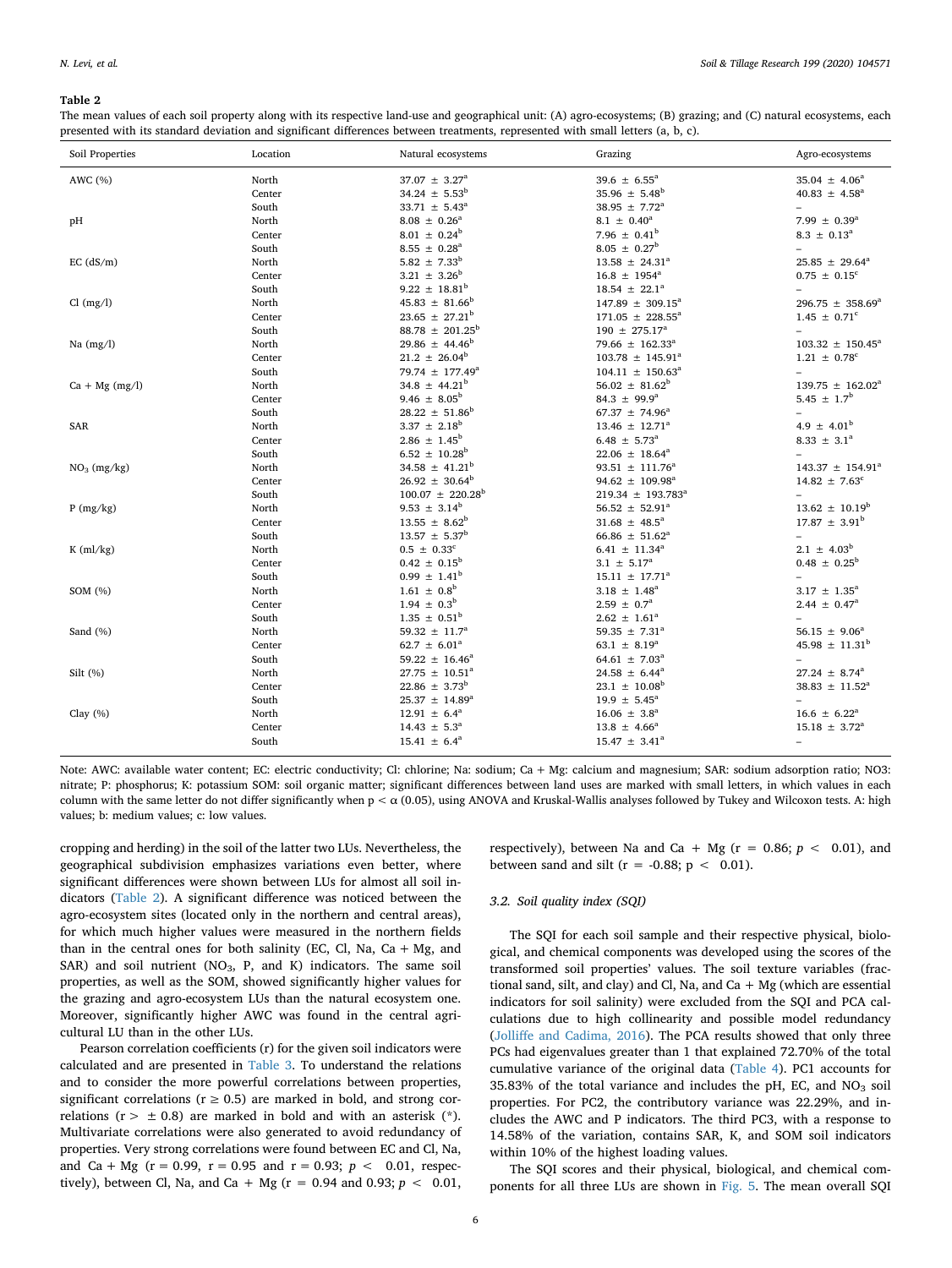<span id="page-6-0"></span>

**Fig. 4.** Boxplot representation of each soil indicator value under different land uses of the entire study area: agriculture, grazing, and natural. Note: available water content (AWC); electrical conductivity (EC); extractable chlorine (Cl); extractable sodium (Na); extractable calcium and magnesium (Ca + Mg); sodium adsorption ratio (SAR); extractable nitrate (NO<sub>3</sub>); extractable phosphorus (P); extractable potassium (K); and soil organic matter (SOM).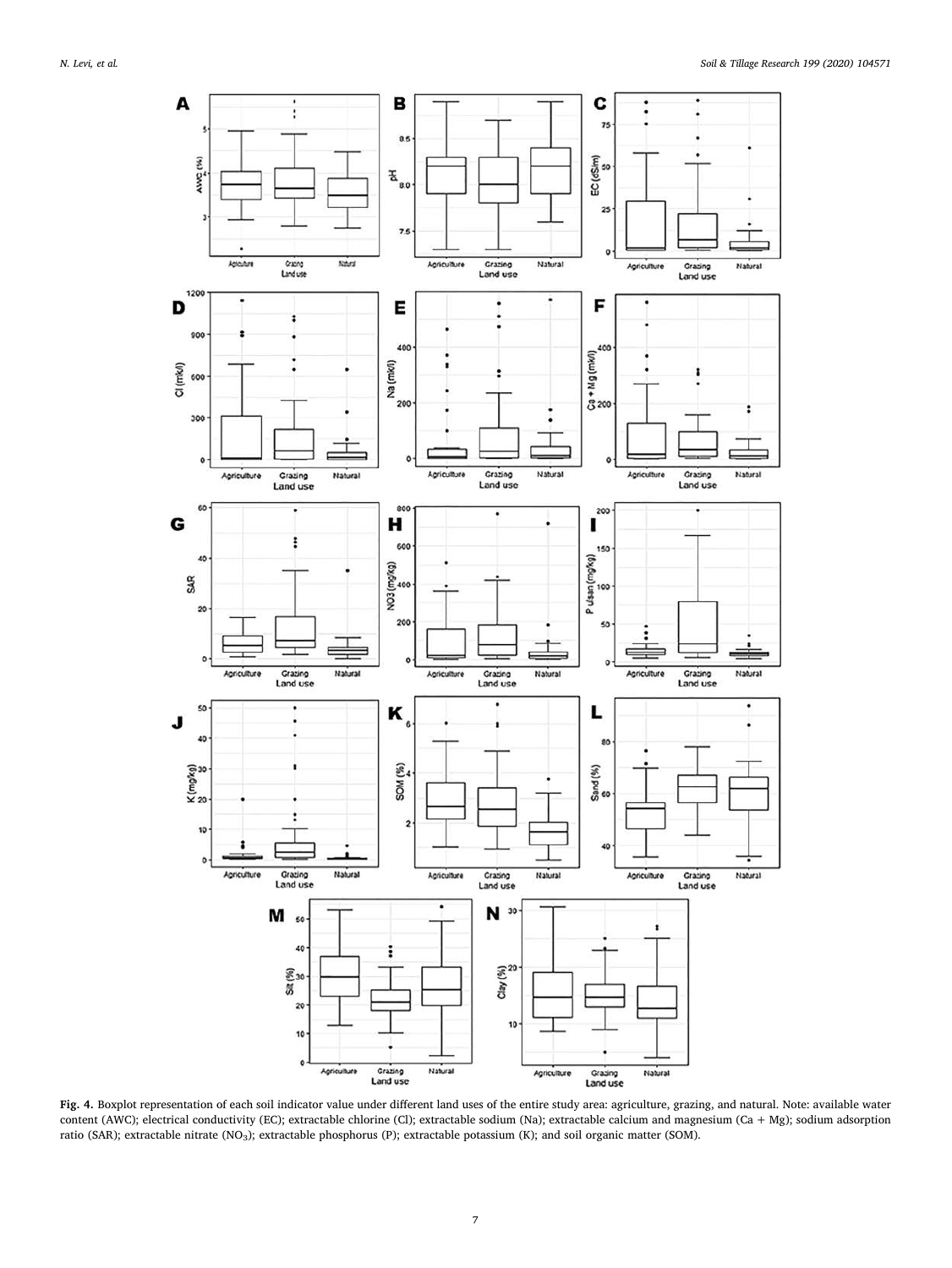<span id="page-7-0"></span>A matrix presenting the measured soil quality properties and their respective Pearson correlation coefficients for the study area. Correlations with highly significant differences of  $p \le 0.05$  are marked in bold, whereas strong correlations (R ≥ 0.8) with very highly significant differences of  $p \le 0.01$  were marked with (\*).

|                                                                            | AWC $(%)$ pH                                  |                                                     |                                            |                                            | EC $(dS/m)$ Cl $(mg/l)$ Na $(mg/l)$     | $Ca + Mg$<br>(mg/l)                   | SAR                                             | NO <sub>3</sub><br>(mg/kg)      |                                            | $P(mg/kg)$ K $(mg/kg)$                  | SOM(%)                             | Sand $(\% )$                | Silt(%)         | Clay $(\% )$ |
|----------------------------------------------------------------------------|-----------------------------------------------|-----------------------------------------------------|--------------------------------------------|--------------------------------------------|-----------------------------------------|---------------------------------------|-------------------------------------------------|---------------------------------|--------------------------------------------|-----------------------------------------|------------------------------------|-----------------------------|-----------------|--------------|
| AWC $(\% )$<br>рH<br>$EC$ (dS/m)<br>Cl (mg/l)                              | 1.00<br>0.09<br>$-0.20$<br>$-0.16$            | 1.00<br>$-0.55$<br>$-0.55$                          | 1.00<br>$0.99*$                            | 1.00                                       |                                         |                                       |                                                 |                                 |                                            |                                         |                                    |                             |                 |              |
| Na $(mg/l)$<br>$Ca + Mg (mg/l)$<br><b>SAR</b><br>$NO3$ (mg/kg)<br>P(mg/kg) | $-0.23$<br>$-0.19$<br>0.44<br>$-0.09$<br>0.29 | $-0.42$<br>$-0.56$<br>$-0.14$<br>$-0.41$<br>$-0.24$ | $0.95*$<br>$0.93*$<br>0.14<br>0.76<br>0.06 | $0.94*$<br>$0.93*$<br>0.14<br>0.71<br>0.05 | 1.00<br>$0.86*$<br>0.11<br>0.74<br>0.01 | 1.00<br>0.04<br>0.67<br>0.001         | 1.00<br>0.31<br>0.41                            | 1.00<br>0.19                    | 1.00                                       |                                         |                                    |                             |                 |              |
| K) $mg/kg$ )<br>SOM $(\%)$<br>Sand $(\% )$<br>$Silt(\%)$<br>Clay $(\%)$    | 0.12<br>0.42<br>$-0.02$<br>0.08<br>$-0.12$    | $-0.3$<br>$-0.38$<br>$-0.1$<br>0.12<br>$-0.03$      | 0.27<br>0.53<br>0.001<br>$-0.05$<br>0.11   | 0.24<br>0.54<br>$-0.02$<br>$-0.04$<br>0.12 | 0.26<br>0.36<br>0.02<br>$-0.13$<br>0.22 | 0.2<br>0.48<br>$-0.06$<br>0.01<br>0.1 | 0.47<br>0.39<br>0.17<br>$-0.16$<br>$-0.02$ 0.18 | 0.55<br>0.39<br>0.03<br>$-0.13$ | 0.46<br>0.38<br>0.17<br>$-0.17$<br>$-0.02$ | 1.00<br>0.33<br>0.14<br>$-0.16$<br>0.03 | 1.00<br>$-0.06$<br>$-0.03$<br>0.19 | 1.00<br>$-0.88*$<br>$-0.34$ | 1.00<br>$-0.15$ | 1.00         |

Note: AWC: available water content; EC: electric conductivity; Cl: chlorine; Na: sodium; Ca + Mg: calcium and magnesium; SAR: sodium adsorption ratio; NO3: nitrate; P: phosphorus; K: potassium SOM: soil organic matter.

#### <span id="page-7-1"></span>**Table 4**

Results of the principal component analysis (PCA) of soil in the study area. Chosen principal components' (PCs) scores for the model and their ranks are marked bold.

|                         | Scores PC1 | Scores PC <sub>2</sub> | Scores PC <sub>3</sub> |
|-------------------------|------------|------------------------|------------------------|
| Eigenvalue              | 2.86       | 1.78                   | 1.16                   |
| Variance (%)            | 35.83      | 22.29                  | 14.58                  |
| Cumulative variance (%) | 35.83      | 58.12                  | 72.70                  |
| AWC $(%)$               | 0.06       | 0.55                   | 0.42                   |
| pH                      | 0.38       | 0.15                   | $-0.23$                |
| $EC$ (dS/m)             | $-0.46$    | $-0.34$                | 0.17                   |
| <b>SAR</b>              | $-0.19$    | 0.41                   | $-0.43$                |
| $NO3$ (mg/kg)           | $-0.50$    | $-0.18$                | $-0.20$                |
| P(mg/kg)                | $-0.25$    | 0.51                   | $-0.008$               |
| K) $mg/kg$ )            | $-0.39$    | 0.20                   | $-0.40$                |
| SOM $(\%)$              | $-0.34$    | 0.16                   | 0.57                   |

Note: AWC: available water content; EC: electric conductivity; SAR: sodium adsorption ratio; NO<sub>3</sub>: nitrate; P: phosphorus; K: potassium SOM: soil organic matter.

scores in the northern part are  $SQL = 0.65, 0.61,$  and 0.66 for the agricultural, grazing, and natural LUs, respectively. None of the three LUs were found to be significantly different from each other  $(\chi^2_{(2)} = 1.53, p = 0.46)$ . Both the biological (representing the SOM and NO3 soil properties) and the chemical components of the SQI for the natural area differed significantly from the rest, with lower SOM and NO3 components and higher values for the chemical properties. In the central part, the mean overall SQI scores were  $SQI = 0.72$ , 0.65, and 0.63 for the agricultural area, grazing, and natural LUs, respectively, with significant differences between all LUs for both overall SQIs and their components ( $\chi^2_{(2)}$  = 15.67, *p* < 0.05). The remaining southern part resulted in mean overall SQI scores of  $SQL = 0.61$  and 0.59 for the grazing and natural LUs, respectively, with no significant differences. Within the southern SQI's components, only the biological showed significant differences.

## *3.3. Soil properties and SQI correlations with soil spectroscopy*

The results of the PLS-R analysis are presented in [Table 5.](#page-9-0) The results also include several latent variables (LV), coefficient of determination ( $\mathsf{R}^2$ ), RMSEC, RMSECV, RPD, and significant VIP bands used for each soil property included in the model. Soil properties with excellent  $(RPD \ge 2.5 \text{ and } R^2 \ge 0.80)$  and good (2 < RPD  $\le 2.5 \text{ and } R^2 \ge 0.70$ ) prediction scores are marked in bold and underlined in [Table 5](#page-9-0) and presented in [Fig. 6](#page-10-0), and include EC, Cl, Na, Ca + Mg, SAR,  $NO<sub>3</sub>$ , P, and

SOM. [Fig. 6](#page-10-0) also presents each soil property and SQI soil-laboratory versus soil-spectroscopy regression scatterplots, including their respective RMSEC, RMSECV,  $R^2$ , LVs, and RPD values. The overall SQI resulted in a good prediction value  $(R^2 = 0.903, RPD = 2.46,$ RMSEC =  $0.034$ , and RMSECV =  $0.057$ ). The significant diagnostic wavebands were calculated and identified by the VIP for each soil property and SQI value. For example, significant scores for the highly correlated soil salinity properties (EC, Cl, Na, Ca  $+$  Mg, and SAR) were found within the range of bands with strong peaks at 1363, 1896–1899, 1982–1984, 2266–2270, and 2346 nm. Sensitivity bands for biological properties, such as SOM, were found across the VIS-NIR-SWIR regions, with significant peaks at 590–739, 853, 1364, 1899, 2014, 2203, and 2317 nm. For  $NO<sub>3</sub>$ -, the wavebands centered mostly within the SWIR region, peaking at 652, 1361, 1420, 1773, 1901, 1974, and 2346 nm. The SQI, combining attributes from multiple soil indicators, found strong sensitivity at 1434, 1749, 1841, 1901, 1988, and 2343 nm.

#### *3.4. Spectral classification of soil samples across LUs and sampling sites*

The classification of the soil samples' spectral signatures across varied LUs and sampling sites is shown in [Fig. 7](#page-11-0), as well as the number of LVs, overall accuracy, and Kappa coefficient values. The PLS-DA classification across different LUs [\(Fig. 7A](#page-11-0)) resulted in high overall accuracy and Kappa coefficient values for both grouping methods. The separation between sampling sites [\(Fig. 7](#page-11-0)B) resulted in lower classification values, with an overall accuracy of 0.823, and a Kappa value of 0.802. In terms of classification capabilities, the PLS-DA is an accurate quantitative and qualitative approach for predicting variability between different LUs, and between sites to a slightly lesser extent.

#### **4. Discussion**

The effect of LU activity on soil was detected, quantified, and evaluated through a soil survey and spectral analysis of different soil indicators for comparing soil properties across different land practices. This research integrated both methods by applying the NIRS method to explain variations among LUs. The use of the NIRS approach for soil quality assessment in an arid area, such as the Avdat region in the Negev Desert, has been limited. Significant differences between LUs and sampling sites were found for almost all soil indicators and SQIs, for laboratory analyses, soil spectral measurements, and their integration with NIRS. The correlation values between measured and predicted SQI values was  $R^2 = 0.903$ , RPD = 2.46, RMSEC = 0.034, and  $RMSECV = 0.057$ . Spectral classifications resulted in high accuracy when segregating LUs, and with relatively lower values when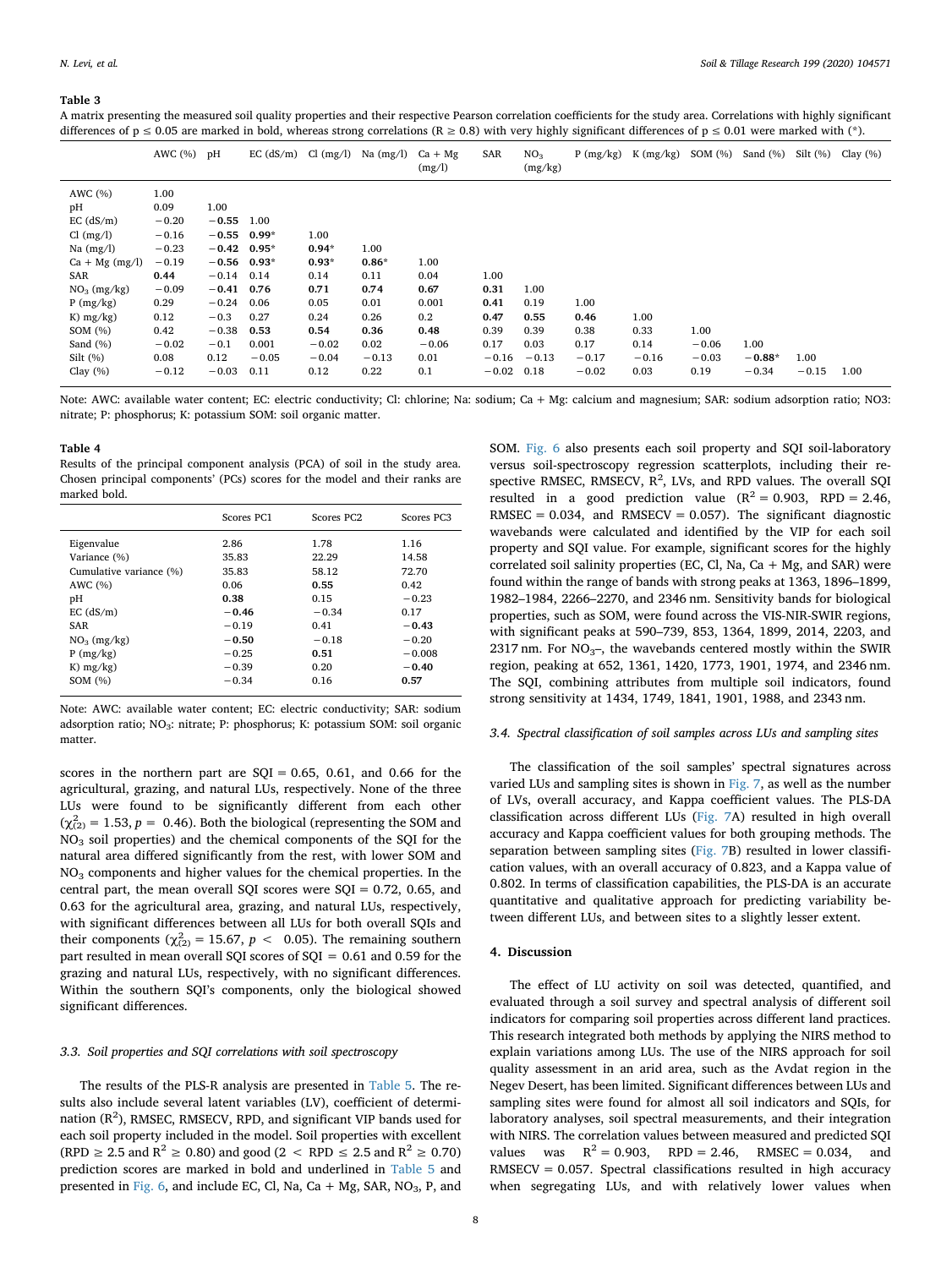<span id="page-8-0"></span>

**Fig. 5.** Scores of soil quality indices (SQIs) and their physical, biological, and chemical components for the three land uses, according to the study area's geographical distribution: north, center and south. Capital letters above the error bars represent significant differences between land uses.

comparing sampling sites. These results demonstrate the high effectiveness, predictability, and reliability of the NIRS model, even in such poor arid soils.

## *4.1. Soil properties and the soil quality index*

Assessment of soil quality was done through an understanding of natural and anthropogenic processes that affect expected soil processes, land use, and management practices, which are represented by a set of multiple different soil properties. This measurement and analysis process of multiple soil properties usually results in high costs and time consumption. The SMAF protocols were used as a guideline for selecting the soil indicators with adjustments that were applied to the physical, biological, and chemical soil properties for developing a statistically modeled integrative SQI. This research sought to evaluate how soil quality and properties are affected under varying LU and management practices. To achieve this goal, data underwent processing and statistical methods, such as logistic transformations and PCA, to define the correct indicators with which to build the appropriate soil quality model. Since this study emphasized soil quality differences in an arid area, the soil indicators were transformed using a scoring function, in which the natural LU was set as a reference when comparing the other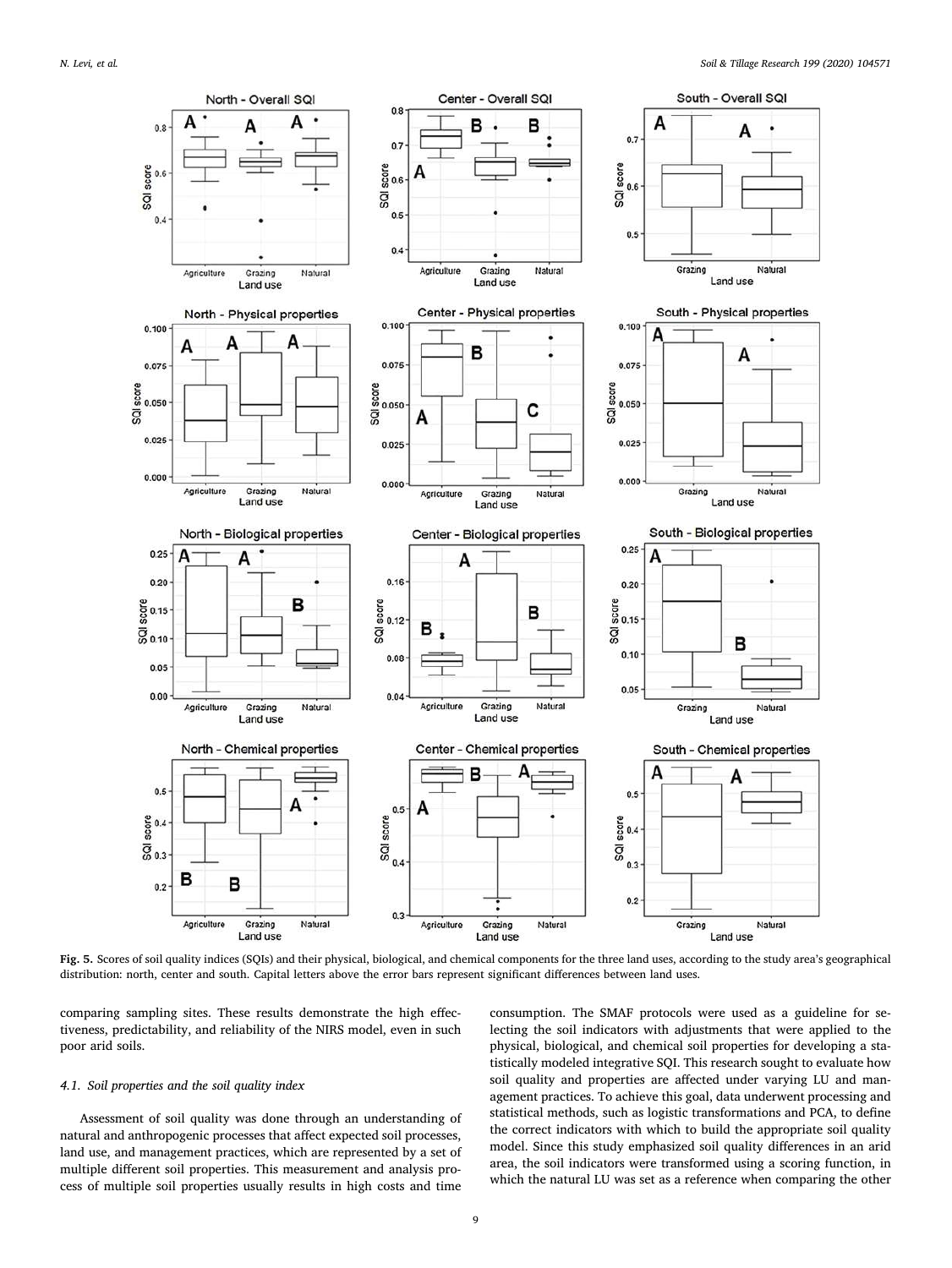<span id="page-9-0"></span>Partial least squares-regression (PLS-R) analysis results for the Avdat region. The PLS-R distinguishes between the indicative spectral regions for each soil property. For each soil property in the PLS-R model, the number of latent variables (LV), the coefficient of determination  $(R^2)$ , the root mean squares error of calibration and cross-validation (RMSEC and RMSECV) of the predicted model, and the ratio of performance to deviation (RPD) are shown. Models with "excellent" (RPD  $\geq$  2.5 and  $R^2 \ge 0.80$ ) and "good" (2 < RPD < 2.5 and  $R^2 \ge 0.70$ ) values are marked in bold. Variable importance in projection (VIP) presents the highly significant wavelengths (nm) for each soil property with either excellent or good prediction value.

| Soil properties  | LV             | $R^2$ | <b>RPD</b> | RMSEC  | <b>RMSECV</b> | <b>VIP</b>                                                           |
|------------------|----------------|-------|------------|--------|---------------|----------------------------------------------------------------------|
| AWC (%)          | $^{2}$         | 0.795 | 1.71       | 0.243  | 0.33          |                                                                      |
| рH               | 3              | 0.976 | 1.58       | 0.053  | 0.231         |                                                                      |
| $EC$ (dS/m)      | $^{2}$         | 0.958 | 3.83       | 4.146  | 5.579         | 1363, 1898, 1982                                                     |
| Cl (mg/l)        | $\overline{2}$ | 0.960 | 3.66       | 50.987 | 70.82         | 1836, 1899, 1983                                                     |
| Na $(mg/l)$      | 3              | 0.949 | 2.88       | 25.709 | 45.299        | 672, 1363, 1896, 1984, 2346                                          |
| $Ca + Mg$ (mg/l) | 2              | 0.951 | 3.22       | 22.351 | 31.644        | 1744, 1897, 2003                                                     |
| SAR              | $\overline{2}$ | 0.906 | 3.19       | 2.204  | 3.243         | 671, 1369, 1875, 2056, 2141, 2196, 2270, 2344                        |
| $NO3$ (mg/kg)    | $\overline{2}$ | 0.854 | 2.20       | 54.288 | 63.879        | 652, 1361, 1420, 1773, 1901, 1974, 2346                              |
| P(mg/kg)         | $\overline{2}$ | 0.866 | 2.19       | 10.864 | 16.352        | 450, 597, 1040, 1363, 1415, 1660, 1808, 1884, 1915, 2130, 2254, 2345 |
| SOM $(\%)$       | 4              | 0.905 | 2.14       | 0.338  | 0.581         | 590-739, 853, 1364, 1899, 2014, 2203, 2317                           |
| Sand $(\% )$     | 5              | 0.882 | 1.53       | 3.383  | 7.053         |                                                                      |
| Silt(%)          | 4              | 0.856 | 1.74       | 3.638  | 5.923         |                                                                      |
| Clay $(\% )$     | 2              | 0.915 | 1.49       | 1.409  | 3.518         |                                                                      |
| Overall SQI      | 3              | 0.903 | 2.46       | 0.034  | 0.057         | 1434, 1749, 1841, 1901, 1988, 2343                                   |

Note: AWC: available water content; EC: electric conductivity; Cl: chlorine; Na: sodium; Ca + Mg: calcium and magnesium; SAR: sodium adsorption ratio; NO3: nitrate; P: phosphorus; K: potassium SOM: soil organic matter; SQI: soil quality index.

#### two anthropogenic LUs.

The SQI scores showed that in most cases, significant differences were identified. When looking at the mean overall SQI scores, the central agricultural LU was the only one to show significantly higher values. This may imply better soil management of the central agroecosystem sampling sites, for which the chemical components (including soil salinity indicators and soil nutrients) had significantly higher values, indicating low saline and well-fertilized soils. This finding is well correlated with higher physical SQI component scores, represented by AWC, indicating well-irrigated fields in the central part, unlike the SQI scores for agriculture in the north that showed an opposite trend ([Gupta and Huang, 2014\)](#page-12-21). As expected in an arid area, the AWC levels showed much lower scores in the natural LU in both the central and southern parts, whereas the northern agriculture LU showed relatively similar scores to those of the natural LU. This may indicate poor irrigation in comparison to the central part. For the biological properties represented by  $NO_3^-$  and SOM, in all locations, the natural LU displayed significantly lower scores due to low vegetation abundance, fertilizers, and manure input to the soil and livestock activity ([Haynes and Naidu, 1998\)](#page-12-22). The high scores of this component for the grazing LU in all geographical units affirm the effects of herding, such as grazing, trampling, urination, and feces, particularly on the levels of pH [\(Smet and Ward, 2006](#page-13-33)), soil organic matter [\(Smet and Ward, 2009](#page-13-34)), and nitrogen and phosphorus ([Perkins and Thomas, 1993\)](#page-13-35).

The results demonstrate that soil quality under different LUs can be measured and distinguished when using an appropriate number of soil indicators. On the one hand, the ability to calculate and produce a reliable and accurate tool for soil quality assessment constitutes the SQI model's significant advantage. On the other hand, the creation of such a tool remains expensive, include extensive soil analyses, and although accurate, it is still explanatory for the point-scale only. Therefore, the correlation to spectral data was performed to reduce the dependence on costly and prolonged soil sampling and laboratory analysis procedures.

## *4.2. Soil properties and SQI correlations with soil spectroscopy*

The results showed that the model managed to predict most soil properties accurately, as well as the SQI ([Fig. 6](#page-10-0)B), when correlated against their respective spectral measurements using PLS-R analysis. In order to evaluate and compare each of the soil properties' prediction performance, the RPD was calculated. The successful prediction performance scores were placed in "excellent" (RPD > 2.5), including EC,

Cl, Na, Ca + Mg and SAR, and "good"  $(2 < RPD < 2.5)$  categories, including  $NO<sub>3</sub><sup>-</sup>$ , P, and SOM. The prediction accuracy of each soil property may vary under different locations, and environmental and practical conditions, such as topography, soil composition, time of the year, land and soil management, etc., as well as by sampling point group sizes and numbers and heterogeneous representations of the study area's spatial variability. This can also be seen by the RMSEC and RMSECV values for each soil property. For example, indicators with high RPD scores, such as soil salinity properties (e.g., EC, Cl, Na,  $Ca + Mg$  and SAR), also have smaller calibration and cross-validation errors and prediction intervals than other properties, such as  $\mathrm{NO_3}^-$  and P. In this study, higher  $R^2$  and RPD values are well correlated with lower RMSEC and RMSECV values and present smaller prediction intervals, which confirm the success of the prediction models. RMSEC represents the error of the calibration model, and its error value is always smaller than the one of the RMSECV due to the larger number of observations, which minimizes error sizes [\(Wise et al., 2006](#page-13-36)). Trends can be seen in the PLS-R correlation plots in [Fig. 6A](#page-10-0). For example, as mentioned in the previous section, soil salinity properties showed significant differences in the agricultural LU between the northern and the central parts. Higher values, which correspond to the under-treated fields in the northern part, are distinct from the lower salinity levels in the well-managed fields in the center. This corresponds to the higher SQI scores shown in [Fig. 6](#page-10-0)B. Similarly, SOM concentrations were significantly higher under the agricultural and grazing LUs, whereas in the natural soils, the spectral regression confirmed much lower levels. The same is true for soil nutrients such as  $NO<sub>3</sub>$  and P. The prediction of overall SQI [\(Table 5,](#page-9-0) [Fig. 6B](#page-10-0)) resulted in "good" performance values  $(R^2 = 0.903, RPD = 2.46, RMSEC = 0.034, RMSECV = 0.057).$  This was made possible not only by each soil property's contribution to the model but also by the interaction between them all and the spectroscopy data under an integrative index approach.

The PLS-R analysis also generated the recognition of significant sensitivity bands for soil properties. The detection of differences between LUs and sampling sites based on spectral-specific bands can be attributed to chromophores. Chromophores are defined by their physical and chemical interactions with electromagnetic radiation, which affect certain spectral regions, notably in the VIS-NIR ([Muller, 1994](#page-13-37)), although many elements in the soil show sensitivity in the SWIR region as well ([Ben Dor et al., 2015\)](#page-12-23). Prevalent molecular bonds, such as  $C-H$ , N-H, C-O, C-N, and O-H groups, create different chromophores ([Bushong et al., 2015;](#page-12-24) [Fidêncio et al., 2002\)](#page-12-25). Hence, they allow the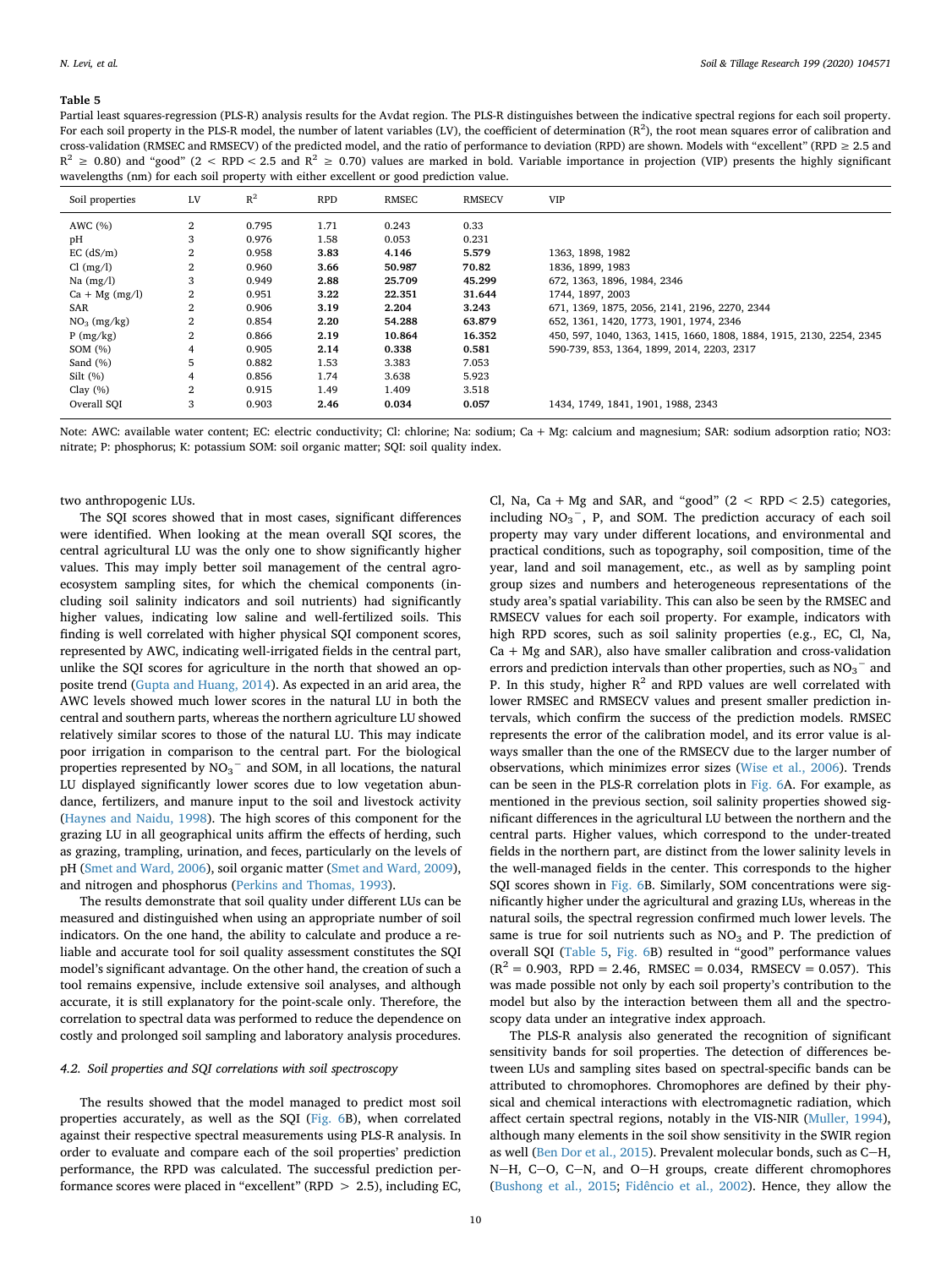<span id="page-10-0"></span>

**Fig. 6.** Partial least squares-regression (PLS-R) correlation scatterplots of predicted cross-validation (CV) values versus soil laboratory analysis values for: (A) several soil properties and (B) the soil quality index (SOI) among the three LUs in the Avdat region. RMSEC: root mean square error of calibration; RMSECV: root mean square error of cross-validation; EC: electric conductivity; Cl: chlorine; Na: sodium; Ca + Mg: calcium and magnesium; SAR: sodium adsorption ratio; NO<sub>3</sub>: nitrate; P: phosphorus; SOM: soil organic matter. Each colored shape represents a land-use type: natural ecosystem (blue triangles), agro-pastoral grazing (red squares) and agriculture (green rhombuses).

detection of a variety of soil properties, such as SOM, AWC, EC, pH, and soil texture characteristics ([Cécillon et al., 2009;](#page-12-11) [Gholizadeh et al.,](#page-12-26) [2013;](#page-12-26) [Marakkala Manage et al., 2018\)](#page-13-38). The results of the highly significant soil salinity indicators within the 1350–1450 nm, 1830–1990 nm, and 2200–2350 nm spectral ranges are attributed to the presence of hygroscopic water and carbonate, which derives from the predominant sandy-loam soil texture ([Table 2\)](#page-5-0) ([Ben Dor et al., 2015](#page-12-23)). Sensitivity bands for the biological properties, including SOM and NO<sub>3,</sub> were generated by the model as well, in which SOM peak wavelengths were found in several regions across the VIS-NIR-SWIR. For SOM, the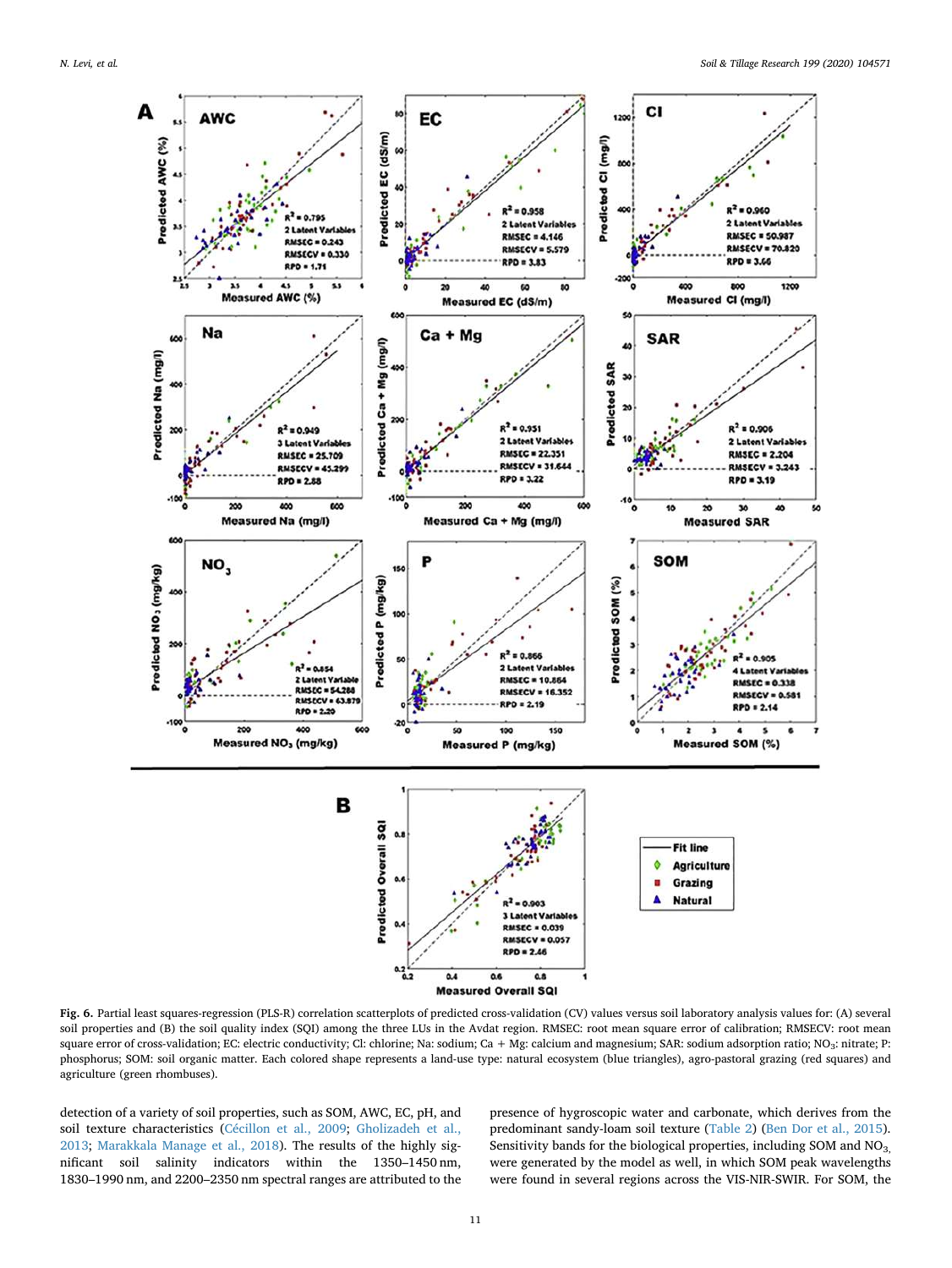<span id="page-11-0"></span>

Fig. 7. Partial least squares-discriminant analysis (PLS-DA) classification of initial 2150 bands spectral resolution laboratory spectroscopy for both (A) LUs and (B) sampling sites in the Avdat region. Each figure includes the number of latent variables (LV) used, overall accuracy (Acc), and Kappa coefficient (K<sub>c</sub>) values for each model. Colored circles indicate a 95% confidence level. Full names and number of soil samples for all sampling sites are presented in [Table 1.](#page-2-0)

presence of organic matter (i.e., plant tissues, humus, manure, etc.) is connected to the C-H bond and VIS-NIR absorption peaks at the wavelength range of 590–739 nm, and microbial activity and water retained in the soil and in the organic matter itself generated the peaks at 1350–1450 nm and 2200–2350 nm, respectively ([Ben-dor, 2017\)](#page-12-27). Although nitrogen is known for its lack of direct universal absorption wavelengths [\(He et al., 2005](#page-12-28)), it can be measured by indirect absorption of the soil features mentioned above. The model for  $NO<sub>3</sub>$  found several sensitivity bands, notably at 562, 1420, 1901, and 1974 nm, related to water absorbed in the organic compounds, and at 1773 nm, which can be related to free and/or structural iron content [\(Ben-Dor and Banin,](#page-12-29) [1995;](#page-12-29) [Rinnan and Rinnan, 2007\)](#page-13-39). The resultant bands for the SQI prediction comprise the most dominant contributors to the model's variability and sensitivity. Hence, the strongest significances are attributed to water absorption, organic matter, and carbonate abundance, with their respective wavelengths previously mentioned. These results strengthen the use of NIRS as a reliable, non-destructive, and time-efficient tool for soil quality analysis. Soil spectroscopy stands out as an adequate and reliable approach for individual soil properties and the multivariate evaluation of SQI. Thus, PLS-R is suitable as a time- and cost-efficient method for analyzing a big dataset of soil samples under a broad set of variables testing soil quality.

## *4.3. LU and sampling sites' spectral classification*

To test the capabilities of the spectral signatures' classification in the model, a partial least squares discriminant-analysis (PLS-DA) was calculated for both different LUs and sampling sites. For the LU-based classifications, both the overall accuracy and the Kappa coefficient had an absolute value of 1. This indicates the success of the model to predict and classify the data accurately. For the sampling site classification ([Fig. 7](#page-11-0)B), the performances were less accurate. Both the overall accuracy and the Kappa coefficient results were significantly lower than those of the LU-based classification, resulting in more significant spectral mixing among groups, possibly due to the smaller sampling size. Hence, it could be concluded that the success of the classification is affected by a set of influencing factors, including the spectral separability and variance between classes, the number of grouping classes, the sample number, the spectral resolution, the noise-induced mistakes, and the modification of raw spectral signatures using PPTs. The PPTs transform and enhance the spectral separability between classes and strengthen the grouping factor within each category, hence, improving the classification accuracy of the model. In this study, the autoscale transformation and GLSW were applied and resulted in the best separation between classes, the smallest CV errors, and the highest classification accuracy.

## **5. Conclusions**

In this study, we aimed to demonstrate the effects of LU activity, represented by human-dominated LUs, on the natural landscape in an arid environment, by evaluating and comparing their soil quality. This goal was achieved by conducting a comparative analysis of both soil laboratory surveys and reflectance spectroscopy of the VIS-NIR-SWIR spectral regions. The ability to differentiate between physical, biological, and chemical soil properties plays a major role in the SQI model in recognizing and characterizing various soil processes in an integrative approach. The transformation scoring functions of soil attributes, as an adjustment tool for SQI, is a key principle that makes the SQI model suitable for monitoring the soil quality differences in soil properties between different LUs. The addition of the spectral dimension into the analysis has proved the effectiveness of NIRS as a comprehensive, non-destructive, and time- and cost-efficient method for monitoring and assessing soil quality and a variety of soil properties based solely on spectral differences. Results back these claims, in which the predicted SQI scores are well correlated with their calculated values  $(R^{2} = 0.903, RPD = 2.46, RMSEC = 0.034, RMSECV = 0.057)$ . Almost all soil properties could be predicted with at least "moderate" performance value, although only those with "good" and "excellent" scores are likely to be used as model prediction accuracy representatives. The implementation of advanced mathematical and statistical methods, such as linear parametric transformations, PCA, PLS-R, and PLS-DA, helps to solve the challenges linked to the multi-dimensional and highcollinearity of some variables in the analysis process. This advantage is reflected in the significant improvement of the results, demonstrating the soil property and SQI prediction accuracy. However, despite its excellent performance, the model is spatially limited to a site-specific point scale. To provide a complete accurate assessment of an entire region's soil quality, upscaling of the spectral resolution would be necessary in future research. This would enable the SQI to be mapped at any given location, which would deepen the understanding of soil functions' spatial trends and improve land management sustainability and conservation in the future.

## **Conflict of interest**

Nothing declared.

#### **Acknowledgments**

The project leading to this research was partially funded by the European Union's Horizon 2020 Research and Innovation Programme under grant agreements no. 641762 (Ecopotential).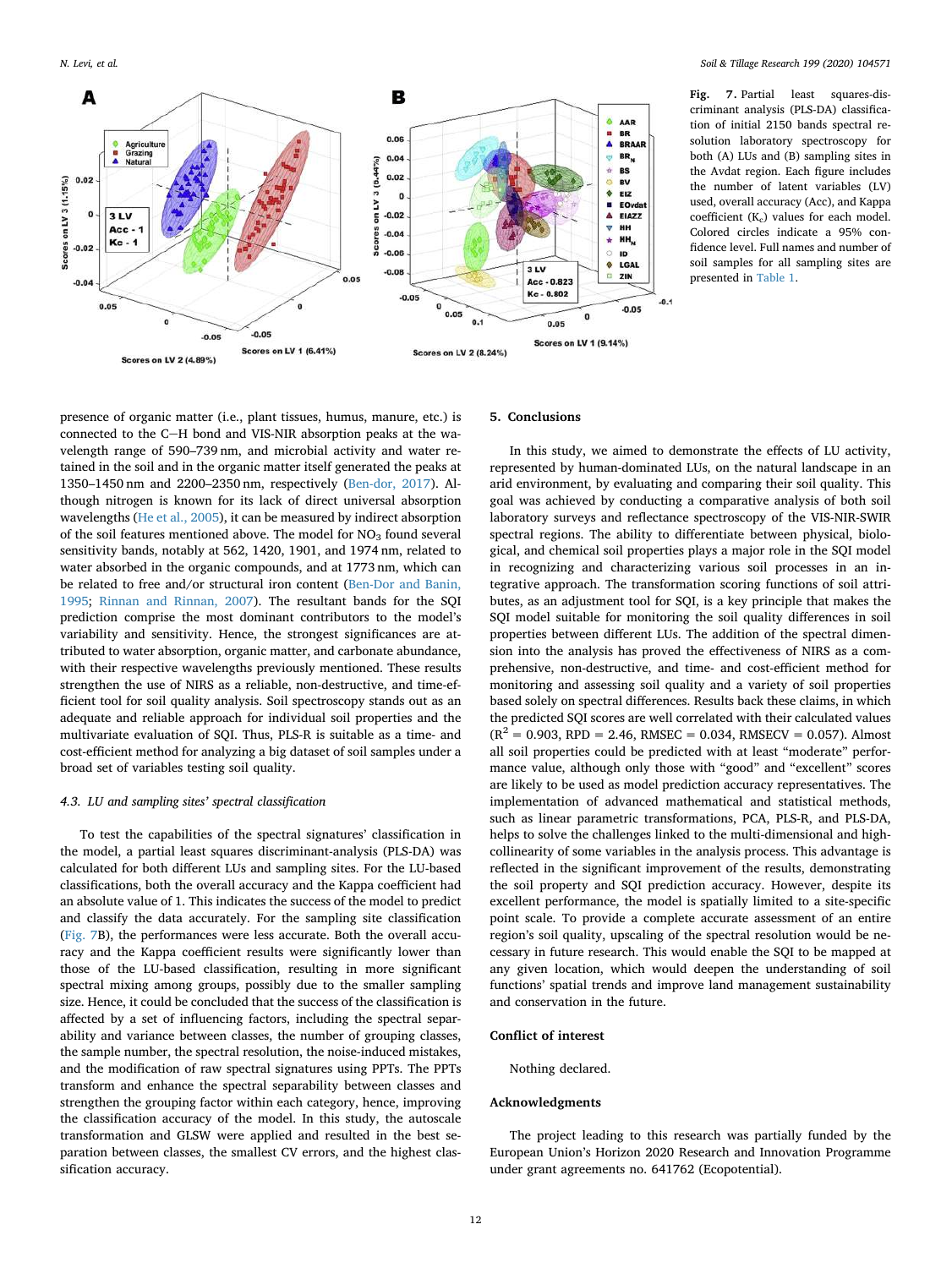#### **Appendix A**

<span id="page-12-30"></span>See [Fig. A1](#page-12-30).



**Fig. A1.** Mean signatures of soil samples by the three land use types for (A) raw spectral readings, and (B) transformed spectral data using the combination of two preprocessing transformations (PPTs) – (1) autoscale and (2) generalized lest-squares weighting (GLSW).

## **Appendix B. Supplementary data**

Supplementary material related to this article can be found, in the online version, at doi[:https://doi.org/10.1016/j.still.2020.104571.](https://doi.org/10.1016/j.still.2020.104571)

#### **References**

- <span id="page-12-2"></span>[Adeel, Z., Safriel, U., Niemeijer, D., White, R., 2005. Ecosystems and Human Well-being –](http://refhub.elsevier.com/S0167-1987(19)30821-9/sbref0005) [A Report of the Millenium Ecosystem Assessment. World Health.](http://refhub.elsevier.com/S0167-1987(19)30821-9/sbref0005)
- <span id="page-12-8"></span>Andrews, S.S., Karlen, D.L., Mitchell, J.P., 2002. A comparison of soil quality indexing methods for vegetable production systems in Northern California. Agric. Ecosyst. Environ. 90, 25–45. [https://doi.org/10.1016/S0167-8809\(01\)00174-8.](https://doi.org/10.1016/S0167-8809(01)00174-8) https://doi. [org/PiiS0167-8809\(01\)00174-8\rDoi.](https://doi.org/10.1016/S0167-8809(01)00174-8)
- <span id="page-12-3"></span>Andrews, S.S., Karlen, D.L., Cambardella, C.a., 2004. The soil management assessment framework: a quantitative soil quality evaluation method. Soil Sci. Soc. Am. J. 68, 1945–1962. <https://doi.org/10.2136/sssaj2009.0029>.
- <span id="page-12-10"></span>Awiti, A.O., Walsh, M.G., Shepherd, K.D., Kinyamario, J., 2008. Soil condition classification using infrared spectroscopy: a proposition for assessment of soil condition along a tropical forest-cropland chronosequence. Geoderma 143, 73–84. [https://doi.](https://doi.org/10.1016/j.geoderma.2007.08.021) [org/10.1016/j.geoderma.2007.08.021.](https://doi.org/10.1016/j.geoderma.2007.08.021)
- <span id="page-12-23"></span>Ben Dor, E., Ong, C., Lau, I.C., 2015. Reflectance measurements of soils in the laboratory: standards and protocols. Geoderma 245–246, 112–124. [https://doi.org/10.1016/j.](https://doi.org/10.1016/j.geoderma.2015.01.002) [geoderma.2015.01.002](https://doi.org/10.1016/j.geoderma.2015.01.002).
- <span id="page-12-27"></span>Ben-dor, E., 2017. Characterization of Soil Properties Using Reflectance Spectroscopy. <https://doi.org/10.1201/b11222-31>.
- <span id="page-12-29"></span>Ben-Dor, E., Banin, A., 1995. Near-infrared analysis as a rapid method to simultaneously evaluate several soil properties. Soil Sci. Soc. Am. J. 59, 364. [https://doi.org/10.](https://doi.org/10.2136/sssaj1995.03615995005900020014x) [2136/sssaj1995.03615995005900020014x.](https://doi.org/10.2136/sssaj1995.03615995005900020014x)
- <span id="page-12-16"></span>Ben-Dor, E., Chabrillat, S., Demattê, J.A.M., Taylor, G.R., Hill, J., Whiting, M.L., Sommer, S., 2009. Using imaging spectroscopy to study soil properties. Remote Sens. Environ. 113, S38–S55. [https://doi.org/10.1016/j.rse.2008.09.019.](https://doi.org/10.1016/j.rse.2008.09.019)
- <span id="page-12-9"></span>Blecker, S.W., Stillings, L.L., Amacher, M.C., Ippolito, J.A., Decrappeo, N.M., 2012. Development of vegetation based soil quality indices for mineralized terrane in arid and semi-arid regions. Ecol. Indic. 20, 65–74. [https://doi.org/10.1016/j.ecolind.](https://doi.org/10.1016/j.ecolind.2012.02.010) [2012.02.010](https://doi.org/10.1016/j.ecolind.2012.02.010).
- <span id="page-12-4"></span>Bünemann, E.K., Bongiorno, G., Bai, Z., Creamer, R.E., De Deyn, G., de Goede, R., Fleskens, L., Geissen, V., Kuyper, T.W., Mäder, P., Pulleman, M., Sukkel, W., van Groenigen, J.W., Brussaard, L., 2018. Soil quality – a critical review. Soil Biol. Biochem. 120, 105–125. <https://doi.org/10.1016/j.soilbio.2018.01.030>.
- <span id="page-12-24"></span>Bushong, J.T., Norman, R.J., Slaton, N.A., Bushong, J.T., Norman, R.J., Slaton, N.A., Slaton, N.A., 2015. Communications in soil science and plant analysis near-infrared reflectance spectroscopy as a method for determining organic carbon concentrations in soil near-infrared reflectance spectroscopy as a method for determining organic carbon concentrations in soil. Commun. Soil Sci. Plant Anal. 46, 1791–1801. [https://](https://doi.org/10.1080/00103624.2015.1048250) [doi.org/10.1080/00103624.2015.1048250.](https://doi.org/10.1080/00103624.2015.1048250)
- <span id="page-12-13"></span>Casida, L.E., Klein, D.A., Santoro, T., 1964. Soil dehydrogenase activity. Soil Sci. 98, 371–376. <https://doi.org/10.1097/00010694-196412000-00004>.
- <span id="page-12-11"></span>Cécillon, L., Es, B., Gomez, C., Ertlen, D., Génot, V., Hedde, M., Stevens, A., Brun, J.-J., 2009. Assessment and monitoring of soil quality using near infrared reflectance spectroscopy (NIRS). Eur. J. Soil Sci. 60, 770–784. [https://doi.org/10.1111/j.1365-](https://doi.org/10.1111/j.1365-2389.2009.01178.x>) [2389.2009.01178.x&gt.](https://doi.org/10.1111/j.1365-2389.2009.01178.x>)

<span id="page-12-18"></span>Chang, C., Laird, D., Mausbach, M.J., 2001. Near-Infrared Reflectance Spectroscopy –

Principal Components Regression Analyses of Soil Properties Near-infrared Reflectance Spectroscopy – Principal Components. [https://doi.org/10.2136/](https://doi.org/10.2136/sssaj2001.652480x.Rights) [sssaj2001.652480x.Rights.](https://doi.org/10.2136/sssaj2001.652480x.Rights)

- <span id="page-12-1"></span>[Crist, E., Mora, C., Engelman, R., 2017. The interaction of human population, food pro](http://refhub.elsevier.com/S0167-1987(19)30821-9/sbref0075)[duction, and biodiversity protection. Science 356, 260–264.](http://refhub.elsevier.com/S0167-1987(19)30821-9/sbref0075)
- <span id="page-12-5"></span>Doran, J.W., Parkin, T.B., 1994. Defining and assessing soil quality. Defin. Soil Qual. Sustain. Environ. <https://doi.org/10.2136/sssaspecpub35.c1>.
- <span id="page-12-25"></span>[Fidêncio, P.H., Poppi, R.J., De Andrade, J.C., 2002. Determination of organic matter in](http://refhub.elsevier.com/S0167-1987(19)30821-9/sbref0085) [soils using radial basis function networks and near infrared spectroscopy. Anal. Chim.](http://refhub.elsevier.com/S0167-1987(19)30821-9/sbref0085) [Acta 453, 125–134.](http://refhub.elsevier.com/S0167-1987(19)30821-9/sbref0085)
- <span id="page-12-0"></span>Foley, J.A., 2005. Global consequences of land use. Science (80-.) 309, 570–574. [https://](https://doi.org/10.1126/science.1111772) [doi.org/10.1126/science.1111772](https://doi.org/10.1126/science.1111772).
- <span id="page-12-17"></span>Fystro, G., 2002. The prediction of C and N content and their potential mineralisation in heterogeneous soil samples using Vis-NIR spectroscopy and comparative methods. Plant Soil 246, 139–149. [https://doi.org/10.1023/A:1020612319014.](https://doi.org/10.1023/A:1020612319014)
- <span id="page-12-26"></span>Gholizadeh, Asa, Borůvka, Luboš, Saberioon, Mohammadmehdi, Vašát, Radim, 2013. Visible, Near-infrared, and Mid-infrared Spectroscopy Applications for Soil Assessment With Emphasis on Soil Organic Matter Content and Quality: State-of-the-Art and Key Issues. Appl. Spec. 67 (12), 1349–1362. [https://doi.org/10.1366/13-](https://doi.org/10.1366/13-07288) [07288.](https://doi.org/10.1366/13-07288)
- <span id="page-12-20"></span>Groenendyk, D.G., Ferré, T.P.A., Thorp, K.R., Rice, A.K., 2015. Hydrologic-Process-Based Soil Texture Classifications for Improved Visualization of Landscape Function. Plos One. <https://doi.org/10.1371/journal.pone.0131299>.
- <span id="page-12-21"></span>Gupta, B., Huang, B., 2014. Mechanism of salinity tolerance in plants: physiological, biochemical, and molecular characterization. Inter. Jour. of Geno. 1–18. [https://doi.](https://doi.org/10.1155/2014/701596) [org/10.1155/2014/701596](https://doi.org/10.1155/2014/701596).
- <span id="page-12-22"></span>Haynes, R., Naidu, R., 1998. Influence of lime, fertilizer and manure applications on soil organic matter content and soil physical conditions: a review. Nutri, Cycl. in Agro. 51, 123–137. [https://doi.org/10.1023/A:1009738307837.](https://doi.org/10.1023/A:1009738307837)
- <span id="page-12-28"></span>[He, Y., Song, H.-Y., Pereira, A.G., Gómez, A.H., 2005. Measurement and analysis of soil](http://refhub.elsevier.com/S0167-1987(19)30821-9/sbref0120) [nitrogen and organic matter content using near-infrared spectroscopy techniques. J.](http://refhub.elsevier.com/S0167-1987(19)30821-9/sbref0120) [Zhejiang University science 6B \(11\), 1081–1086](http://refhub.elsevier.com/S0167-1987(19)30821-9/sbref0120).
- <span id="page-12-15"></span>Hotelling, H., 1933. Analysis of a complex of statistical variables into principal components. J. Educ. Psychol. 24, 417-441. https://doi.org/10.1037/h007132.
- <span id="page-12-6"></span>Idowu, O.J., Van Es, H.M., Abawi, G.S., Wolfe, D.W., Schindelbeck, R.R., Moebius-Clune, B.N., Gugino, B.K., 2009. Use of an integrative soil health test for evaluation of soil management impacts. Renew. Agric. Food Syst. 24, 214–224. [https://doi.org/10.](https://doi.org/10.1017/S1742170509990068) [1017/S1742170509990068.](https://doi.org/10.1017/S1742170509990068)

<span id="page-12-14"></span>[Jolliffe Ian, I.T., Cadima, J., 2016. Principal component analysis: a review and recent](http://refhub.elsevier.com/S0167-1987(19)30821-9/sbref0135) [developments. Philos Trans A Math Phys Eng Sci. 374.](http://refhub.elsevier.com/S0167-1987(19)30821-9/sbref0135)

- <span id="page-12-7"></span>Karlen, D.L., Mausbach, M.J., Doran, J.W., Cline, R.G., Harris, R.F., Schuman, G.E., 1997. Soil quality: a concept, definition, and framework for evaluation (A guest editorial). Soil Sci. Soc. Am. J. 61, 4. [https://doi.org/10.2136/sssaj1997.](https://doi.org/10.2136/sssaj1997.03615995006100010001x) [03615995006100010001x.](https://doi.org/10.2136/sssaj1997.03615995006100010001x)
- <span id="page-12-12"></span>Kothari, C., 2004. Research Methodology: Methods and Techniques. New Age International. [https://www.doi.org/196.29.172.66:8080/jspui/bitstream/](https://www.doi.org/196.29.172.66:8080/jspui/bitstream/123456789/2574/1/Research%20Methodology.pdf) [123456789/2574/1/Research%20Methodology.pdf](https://www.doi.org/196.29.172.66:8080/jspui/bitstream/123456789/2574/1/Research%20Methodology.pdf).
- <span id="page-12-19"></span>[Leys, C., Ley, C., Klein, O., Bernard, P., Licata, L., 2013. Detecting outliers: Do not use](http://refhub.elsevier.com/S0167-1987(19)30821-9/sbref0150)